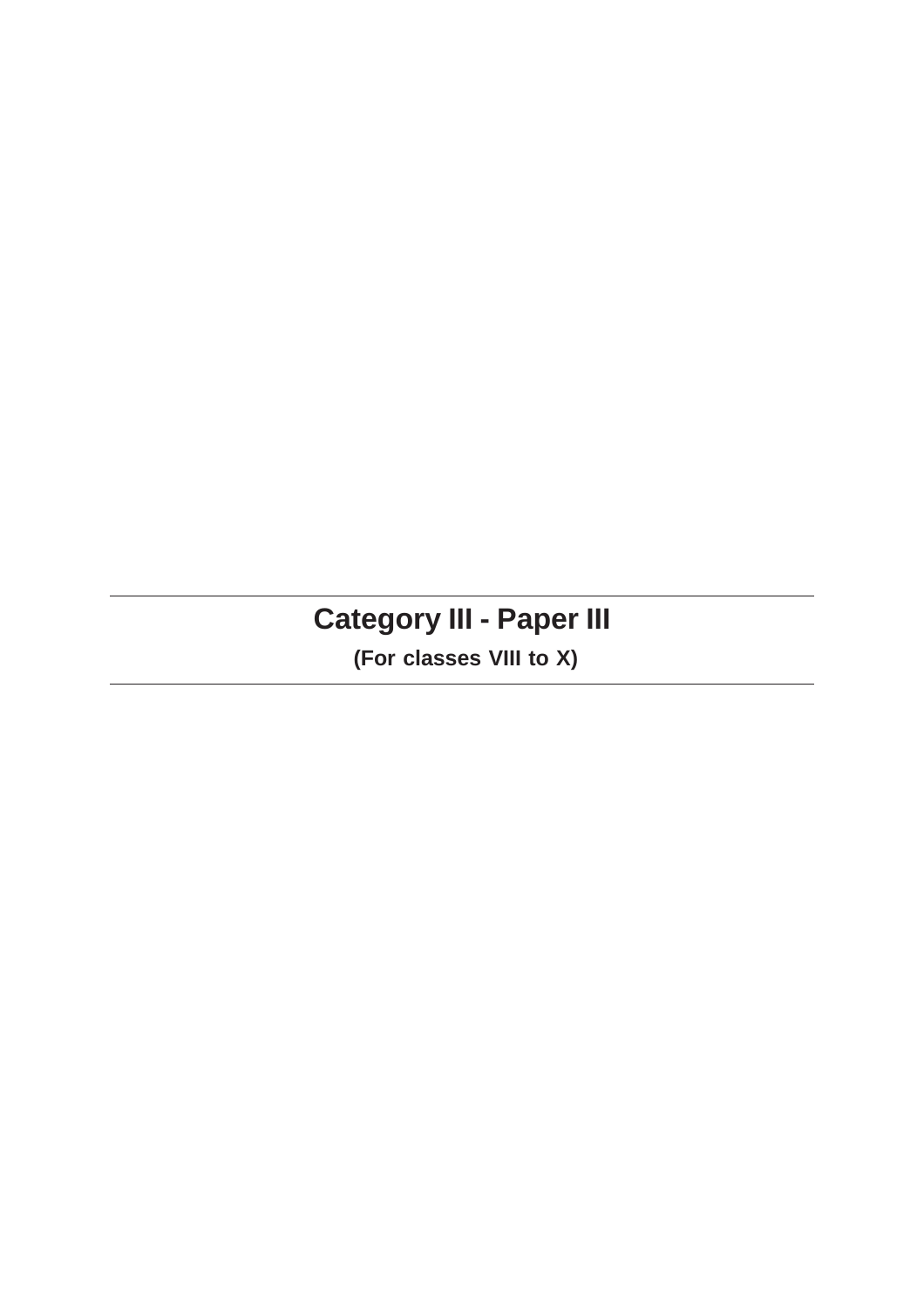# **KERALA TEACHER ELIGIBILITY TEST (K-TET) 2012 Category III - Paper III (For classes VIII to X) SYLLABUS**

# **I. ADOLESCENT PSYCHOLOGY, THEORIES OF LEARNING & TEACHING APTITUDE 40 Questions**

#### **A. Adolescent Psychology (10 marks)**

- a. Adolescence Nature and Characteristics- Methods of studying Adolescents Principles of development – Role of Heredity and Environment on development – Developmental needs – Physiological, Intellectual, Language, Emotional and Social. Developmental tasks.
- b. Problems of adolescence Identity crisis, Underachievement, Peer Pressure, Substance Abuse, Delinquency, Health Problems, Adjustment Mechanisms - Challenges and Remedies.
- c. Developmental theories Piaget, Bruner, Freud, Erikson, Kohlberg Special reference to adolescence - Classroom implications.

#### **B. Theories of Learning (15 marks)**

- a. Nature and concept of Learning Maturation and learning characteristics of learning Transfer of learning - Classroom implications.
- b. Factors affecting learning Motivation, Intelligence, Interest, Attention, Attitude, Anxiety, Level of aspiration, Memory, Learning Context, Content of Learning, Learner Characteristics- Teacher's role.
- c. Creativity concept, nature, process, measurement, characteristics of creative children, relationship between creativity and achievement - Fostering creativity.
- d. Theories of learning : Principles of learning, contributions of Thorndike, Pavlov, Skinner, Kurt Lewin, Piaget, Bruner, Vygotsky, Ausubel, Gagne, Gestalt Psychology, Constructivist approach in learning - Classroom implications.
- e. Children with special needs : Gifted, Backward, Mentally challenged, Physically Challenged, Learning disabled - Problems and Challenges - Inclusive Education- Educational provisions.

#### **C. Teaching Aptitude (15 marks)**

- a. Teaching Nature & Objectives Steps in Teaching, Factors affecting Teaching. Teacher characteristics, Identification of learner needs, creating appropriate learning situations, effective teacher, progressive teacher, teaching styles.
- b. Teacher Roles Motivator, Facilitator, Democratic leader, Guide, Counsellor, Mentor, Social Engineer-Classroom Implications.
- c. Methods and Techniques of Teaching: Learner Centered Teaching Strategies, Projects, Group Discussion, Activity, Co-operative Learning, Seminars, Debates etc. Effective use of ICT, AV Aids, Improvisation, Tools and Techniques of Evaluation, Concept of CCE and Assessment
- d. Classroom Management, Skills in Planning and Implementation, Decision Making, Positive Feedback.
- e. Personality of the Teacher Emotional Maturity, Balanced Personality, Attitude, Values and Professional Ethics.
- f. Understanding teaching and learning in the context of NCF 2005, KCF 2007 and right to education act 2009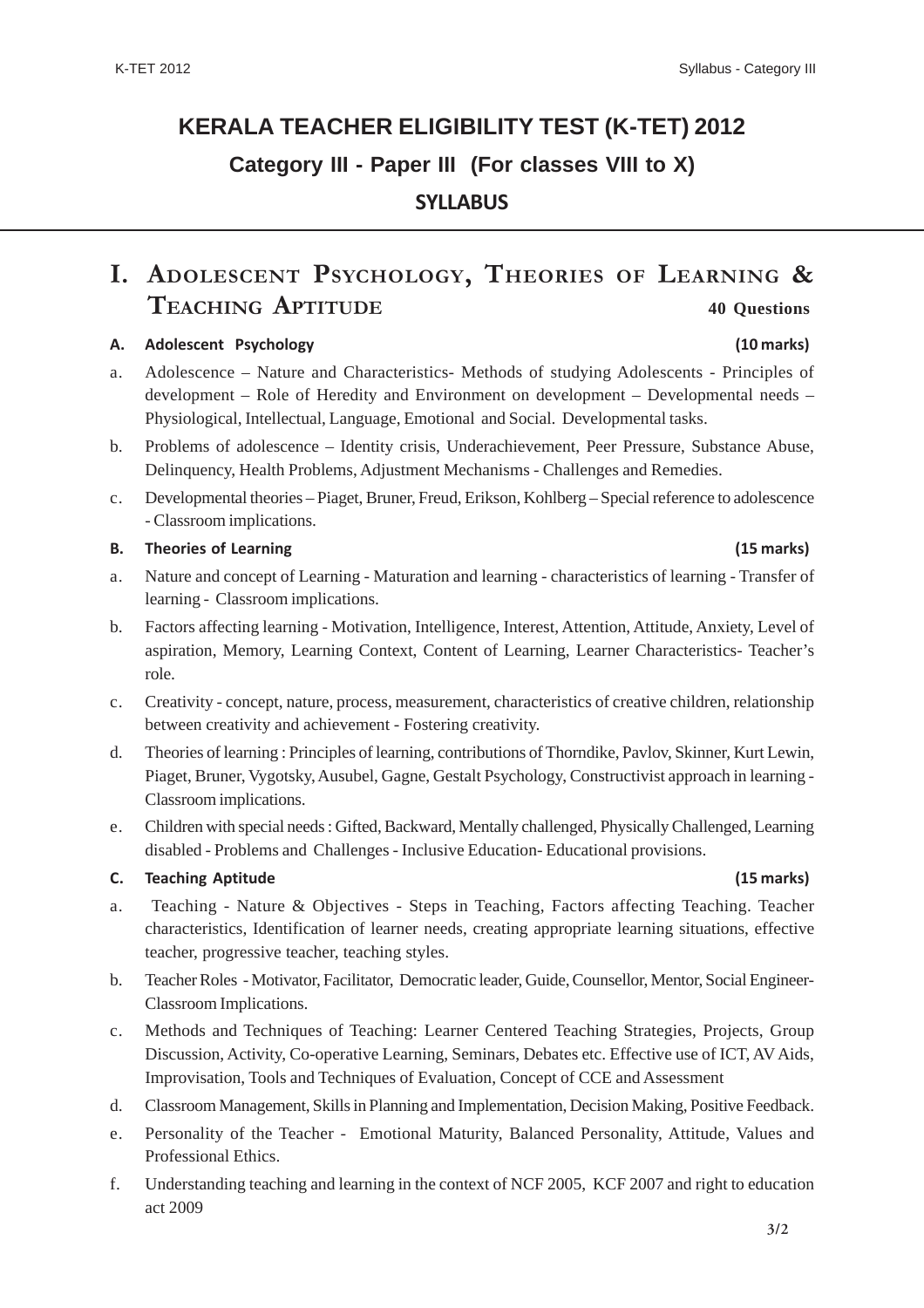# **II. LANGUAGE I - MALAYALAM/ENGLISH/TAMIL/KANNADA**

## **A. MALAYALAM 30 Questions**

<mark>1. അവധാരണം (ഗദ്യം)</mark> (അഞ്ച് ബഹുവികല്പ ചോദ്യങ്ങൾക്ക് 5 മാർക്ക്)

- $\bullet$   $\;$  കേന്ദ്രാശയം കണ്ടെത്തൽ
- വിശകലനം ചെയ്യൽ
- $\bullet$  വ്യാഖ്യാനിക്കൽ
- $\bullet$  ആശയങ്ങളുടെ പരസ്പരബന്ധം കണ്ടെത്തൽ
- $\bullet$  സംഗ്രഹിക്കൽ
- 

**2. അവധാരണം (പദ്യം) (അഞ്ച് ബഹുവികല്പ ചോദ്യങ്ങൾക്ക് 5 മാർക്ക്)** 

- $\bullet$   $\;$  കേന്ദ്രാശയം കണ്ടെത്തൽ
- $\bullet$  വിശകലനം ചെയ്യൽ
- $\bullet$  വ്യാഖ്യാനിക്കൽ
- $\bullet$  ആശയങ്ങളുടെ പരസ്പരബന്ധം കണ്ടെത്തൽ
- $\bullet$  ആസ്വാദനാംശങ്ങൾ കണ്ടെത്തൽ
- <mark>3. ആശയവിനിമയം</mark> (പത്ത് ബഹുവികല്പ ചോദ്യങ്ങൾക്ക് 10 മാർക്ക്)
	- $\bullet$  വാകൃശുദ്ധി
	- $\bullet$  അർത്ഥബോധത്തോടെയുള്ള പദപ്രയോഗം
	- $\bullet$  പദബോധം
	- $\bullet$  സാന്ദർഭികമായും തെറ്റുകൂടാതെയും ഭാഷ പ്രയോഗിക്കാനുള്ള കഴിവ്
- 
- **4. `mjm -⁄m\w** (]Øv \_lp-hn-I-ev]- tNm-Zy-߃°v 10 am¿°v)
	- $\bullet$  ൈമൈൾ, പഴഞ്ചൊല്ലുകൾ, പ്രായോഗങ്ങൾ എന്നിവ അർത്ഥബോധത്തോടെ ഉചിതമായി (പയോഗിക്കാനുള്ള കഴിവ്.
	- $\bullet$  പ്രായോഗികവ്യാകരണം

## **B. ENGLISH 30 Questions**

- 1. Comprehension 10 Marks
- 2. Elements of Language 10 Marks
- 3. Communication 10 Marks

### **1. Comprehension**

a) Two passages - discursive/literary/narrative/scientific, with questions on testing comprehension

b) Elements of Language

### **1. Vocabulary**

Antonym, Synonym, foreign words, confused words, one word substitution - spelling

### **2. Grammar**

Sentence structure - Phrases - Clause - Transformation of Sentences - Tense - Concord - Prepositions - passivisation - Reporting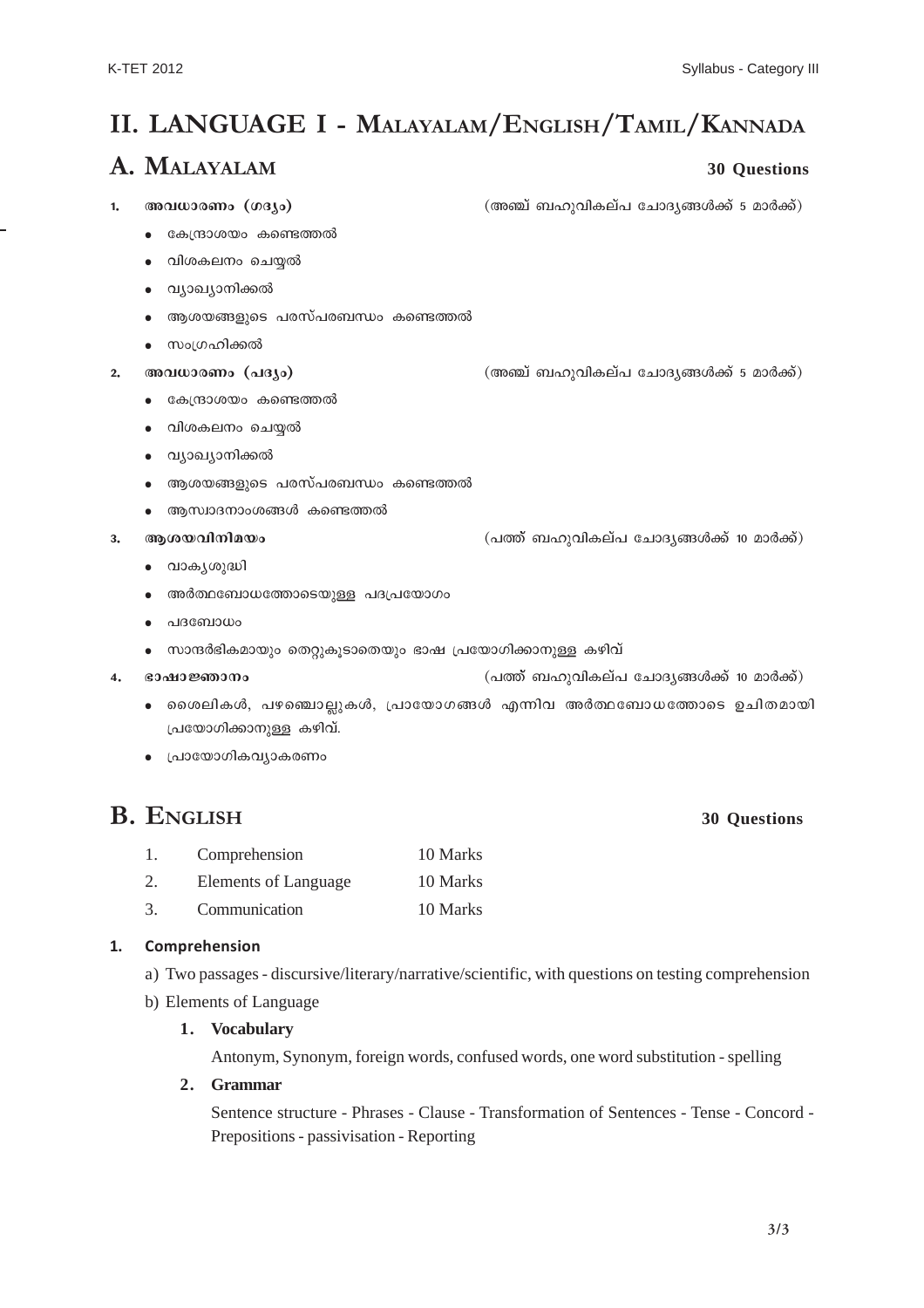### **3. Communicative functions:**

Asking for something, seeking permission etc., Dialogue writing - Contracted forms: I'd, I'll, we'll etc., Spoken and written forms of communication

# **C. TAMIL 30 Questions**

|                | 1. Reading Comprehension (Prose)<br>5 Questions     |                     |  |  |  |
|----------------|-----------------------------------------------------|---------------------|--|--|--|
| a.             | Comprehension of theme                              |                     |  |  |  |
| b.             | Interpretation                                      |                     |  |  |  |
| $\mathbf{c}$ . | Analysis                                            |                     |  |  |  |
| d.             | Summaizing                                          |                     |  |  |  |
|                | 2. Reading Comprehension - Poem                     | 5 Questions         |  |  |  |
| a.             | Poetic images                                       |                     |  |  |  |
| b.             | Comprehension of themes                             |                     |  |  |  |
| $\mathbf{c}$ . | Interpretation                                      |                     |  |  |  |
| d.             | <b>Extended meaning</b>                             |                     |  |  |  |
| e.             | Creativity and imagination                          |                     |  |  |  |
|                | 3. Elements of Language                             | 10 Questions        |  |  |  |
| a.             | <b>Functional Tamil</b>                             |                     |  |  |  |
| b.             | Basic grammar                                       |                     |  |  |  |
| $\mathbf{c}$ . | Proverbs                                            |                     |  |  |  |
| d.             | Errors and correction (words and sentences)         |                     |  |  |  |
|                | <b>4. Communication</b>                             | 10 Questions        |  |  |  |
| a.             | Media Language                                      |                     |  |  |  |
| b.             | Correspondence                                      |                     |  |  |  |
| $\mathbf{c}$ . | Speeches                                            |                     |  |  |  |
| d.             | Influence of other languages                        |                     |  |  |  |
|                | D. KANNADA                                          | <b>30 Questions</b> |  |  |  |
| 1.             | <b>Reading comprehension - Prose</b>                | 5 Questions         |  |  |  |
|                | a. Comprehension of Theme                           |                     |  |  |  |
|                | Interpretation<br>b.                                |                     |  |  |  |
|                | Inference<br>$\mathbf{c}$ .                         |                     |  |  |  |
|                | Analysis<br>d.                                      |                     |  |  |  |
| 2.             | Reading comprehension -Poem                         | 5 Questions         |  |  |  |
|                | Comprehension of Theme<br>a.<br>Poetic images<br>b. |                     |  |  |  |
|                |                                                     |                     |  |  |  |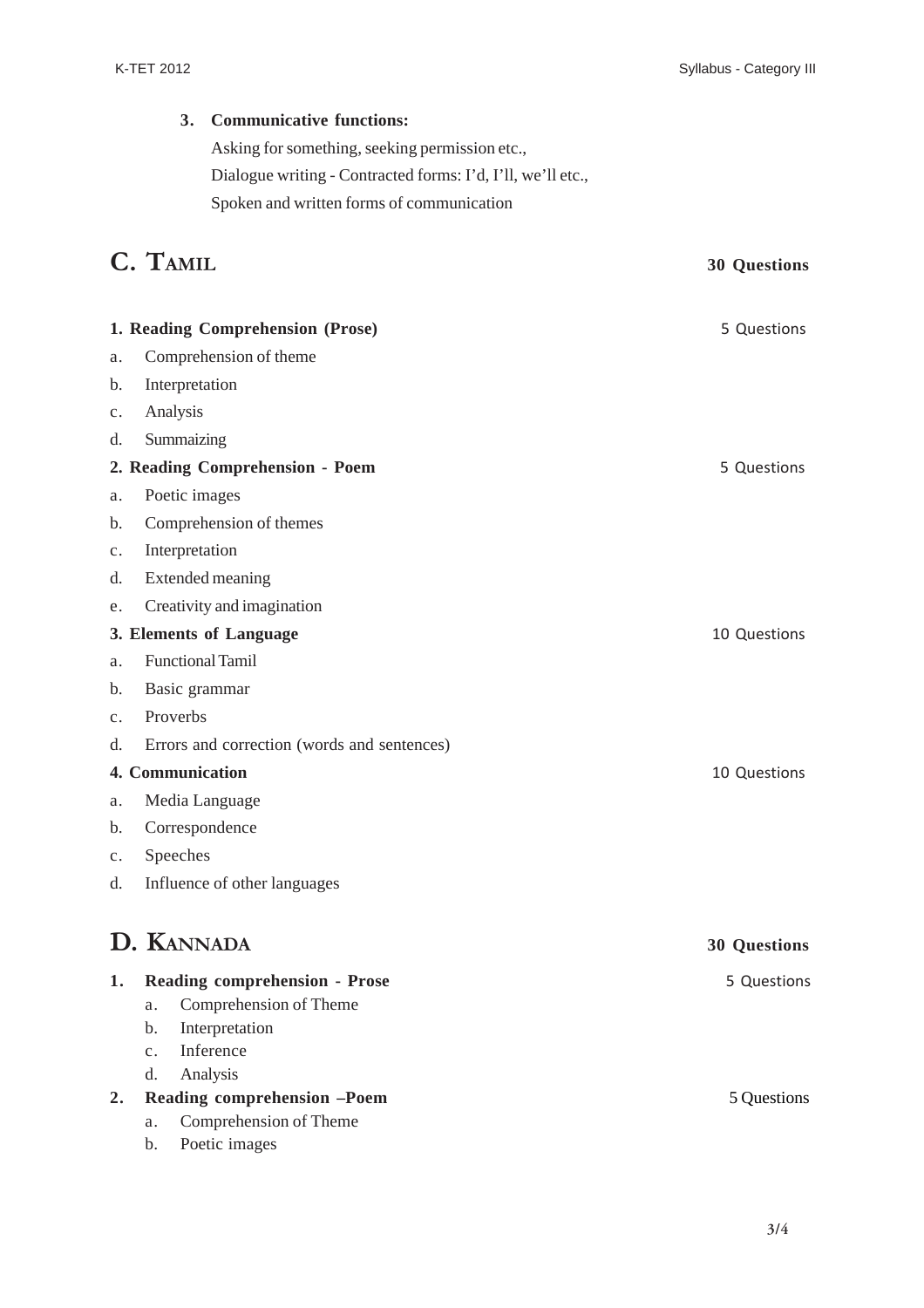- c. Poetic emotions and feelings
- d. Imaginating elements
- e. Poetic Style
- f. Poetic emotions and feelings

### **3. Elements of Language** 10 Questions

- a. Functional Grammar
- b. Vocabulary –Borrowings-Literary and colloquial
- c. Different types of sentences

### **4. Communication** 10 Questions

- a. Different types of communication
- b. Modern techniqes of communication

| <b>Comprehension Prose</b> |    |
|----------------------------|----|
| <b>Comprehension Poem</b>  | 5  |
| Elements of Language       | 10 |
| Communication              | 10 |
|                            |    |

**Total 30**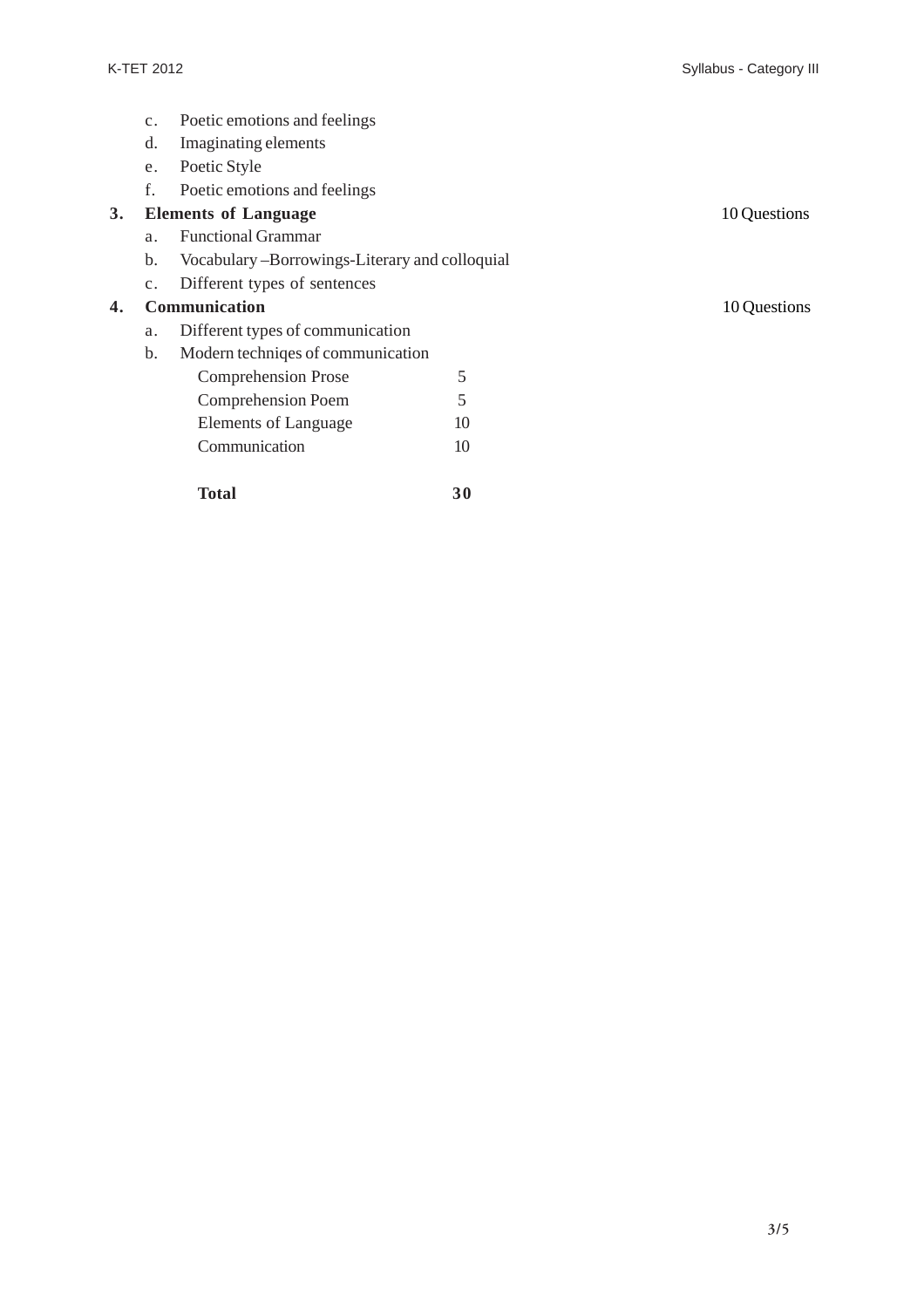# **III. SUBJECT SPECIFIC AREAS**

## **A. MALAYALAM 80 Questions**

- I. ഭാഷാ പഠനത്തിന്റെ ബോധനശാസ്ത്രം **(30 ബഹുവികല്പ ചോദൃങ്ങൾക്ക് 30 മാർക്ക്)** 
	- $\bullet$  ഭാഷാർജ്ജന സിദ്ധാന്തങ്ങൾ (ചേഷ്ടാവാദം, ജ്ഞാതൃമനശ്ശാസ്ത്രം, പ്രയോഗികവാദം, ജ്ഞാന  $m$ ിർമ്മിതിവാദം, ഘടനാവാദം, മറ്റു സമകാലിക സിദ്ധാന്തങ്ങൾ)
	- $\bullet$  ബഹുമുഖ ബുദ്ധി സിദ്ധാന്തം
	- $\bullet$  ഭാഷാപഠന സമീപനം
	- $\bullet$  ഭാഷാപഠന തന്ത്രങ്ങൾ
	- $\bullet$  ഭാഷാപഠന ശൈലി.
	- $\bullet$  combination, knowledge: Information, knowledge, Openion, belief)
	- $\bullet$  പഠനോപകരണങ്ങൾ
	- $\bullet$   $\sigma$ ദാഷാധ്യാപകൻ
	- പാഠ്യപദ്ധതി ഘടകങ്ങൾ
	- പഠനാന്തരീക്ഷം
	- $\bullet$  വിഭവങ്ങളുടെ വിനിയോഗം
	- $\bullet$  a<sub>l</sub>ey-milomos. (Summative evaluation, Formative evaluation)
	- $\bullet$  അധ്യാപകന്റെ ആസൂത്രണം.
	- $\bullet$  (പത്യേക പരിഗണന അർഹിക്കുന്ന കുട്ടികളുടെ ഭാഷാപഠനം.
- 

#### $\rm II.$  ഭാഷാപഠനത്തിന്റെ ഉള്ളടക്കം (50 ബഹുവികല്പ ചോദൃങ്ങൾക്ക് 50 മാർക്ക്)

- $\bullet$  ഭാഷാ: ഭാഷയുടെ വികാസ പരിണാമങ്ങൾ (ഭാഷയുടെ ഉല്പത്തി, വളർച്ച, ഇതരഭാഷകളുമായുള്ള ബന്ധം $)$
- $\bullet$  ഭാഷാശാസ്ത്രം (വ്യാകരണ നിയമങ്ങൾ ആധുനിക ഭാഷാശാസ്ത്രം)
- $\bullet$  അലങ്കാര ശാസ്ത്രം
- വൃത്തശാസ്ത്രം
- $\bullet$  സാഹിതൃചരിത്രം
- സാഹിത്യപ്രസ്ഥാനങ്ങൾ, പ്രവണതകൾ
- $\bullet$  പരിഭാഷ
- കാവ്യ ശാസ്ത്രം
- $\bullet$  ആസ്വാദനം
- ് മാധ്യമം
- സംസ്കാരം

# **B. ENGLISH 80 Questions**

#### **1. Pedagogical understanding (30 marks)**

- Language Learning/Language acquisition -
- Principles of language teaching
- Activities for developing language skills
- Process approach, Activity-based learning learner autonomy
- Teaching Prose, Poetry, Drama and other Discourses
- Methods of teaching English
- Addressing learning difficulties
- Dealing with language disorders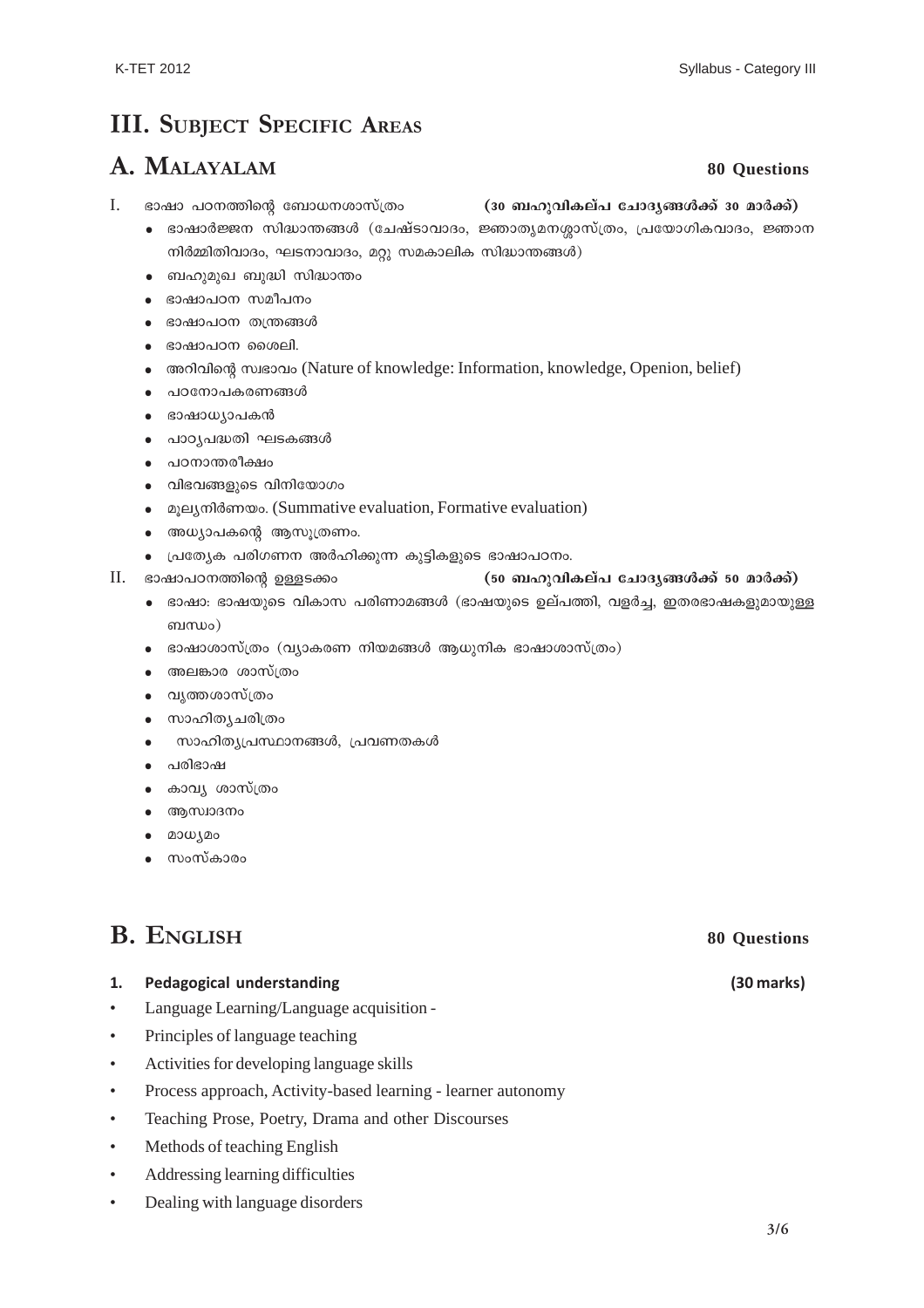#### **2. Content, Concepts and Ideas (50 marks)**

- Objectives of teaching English
- Principles and methods of English Langauge Teaching
- Communicative approach SOS approach
- Bilingual Method
- Humanistic Approaches
- Learner assessment, CCE
- Early Literature Chaucer and his contemporaries Later Middle English Literature
- The Renaissance Elizabethan Prose Drama previous to Shakespeare Shakespeare and the later Dramatists
- Poetry from Spencer to the Restoration The Restoration Poetry Drama & Prose
- The Augustan Novel Prose
- Writers of the  $18<sup>th</sup>$  century The Romantic Movement
- Early 19<sup>th</sup> century Poets The Novel in the later Eighteenth Century and earlier Nineteenth century
- Victorian Poetry Novel Drama
- Twentieth Century literature
- Major themes in modern and post modern literature Feminist literature Major Indian writers in English
- Basic concepts in Film studies Media studies Translation studies
- Phonetics, History and structure of the English Language Phonology Morphology Phrase structure Grammar
- Modern Grammar and usage Tense and aspects, Word classes, Concord, Sentence transformation, Reporting, Passivisation
- Vocabulary Idioms and Phrases

# **C. TAMIL 80 Questions**

#### **I. Pedagogical Understanding** 30 Questions

- a. Principles of Language learning
- b. Inclusion of differently abled children
- c. Methods of teaching
- d. Critical Pedagogy
- e. Development of skills

#### **II. Concepts and ideas (contexts)** 60 Questions 60 Questions 60 Questions 60 Questions 60 Questions 60 Questions 60 Questions 60 Questions 60 Questions 60 Questions 60 Questions 60 Questions 60 Questions 60 Questions 60 Q

- a. Sangom literature
- b. Ethical literature
- c. Epic literature
- d. Bhakthi literature
- e. Medieval literature
- f. Foreign contribution in Tamil Language and Literature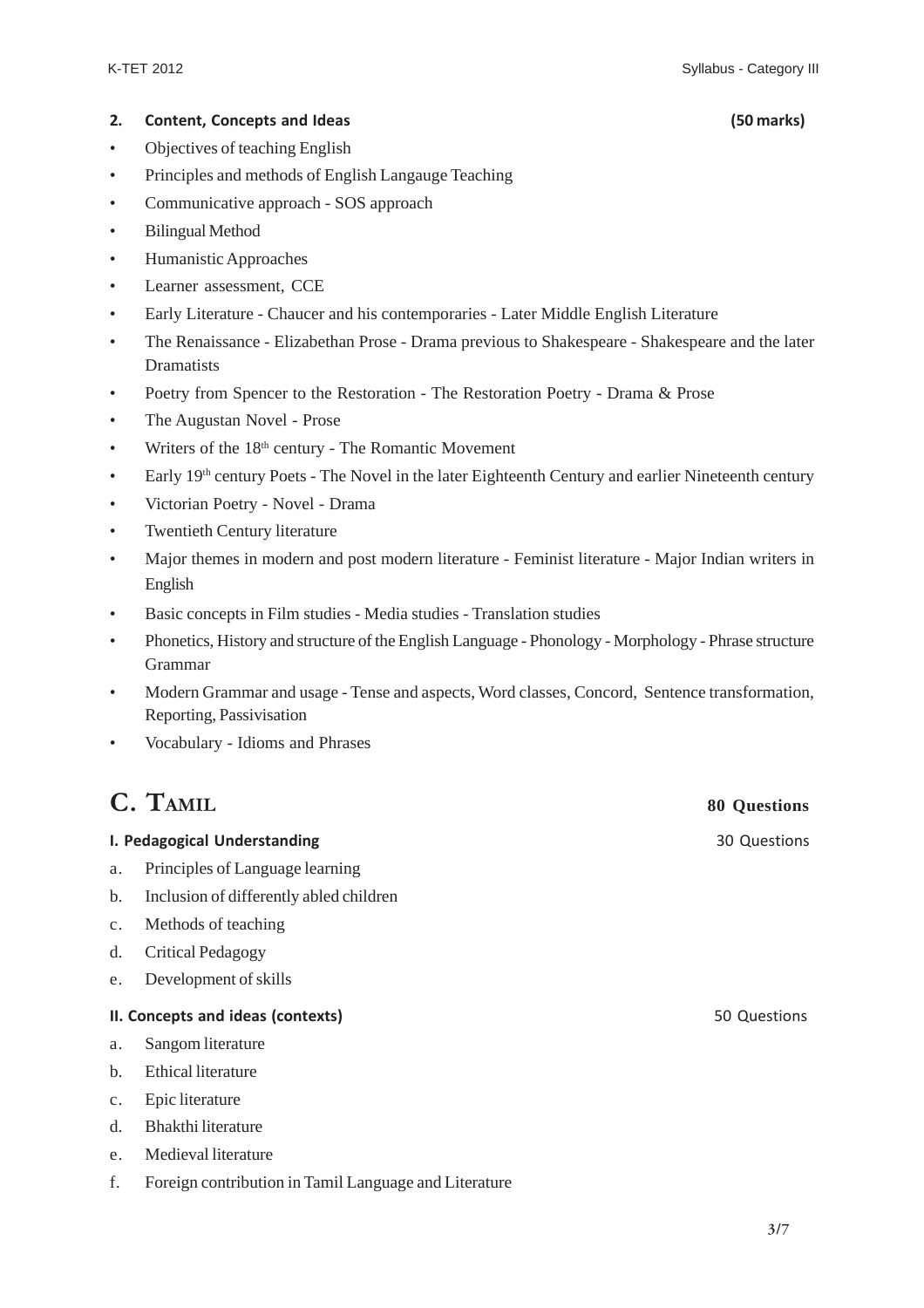- g. Modern literature
- h. Modern literary trends
- i. Folk lore
- j. South Indian History and culture
- k. Elements of Language
- l. Traditional grammar
- m. Functional grammar.

# **D. KANNADA 80 Questions**

| I. Pedagogical understannding<br>30 Questions |                                           |              |  |  |  |
|-----------------------------------------------|-------------------------------------------|--------------|--|--|--|
| 1.                                            | Principles of Language learning           |              |  |  |  |
| 2.                                            | <b>Classroom Practices</b>                |              |  |  |  |
| 3.                                            | Inclusive differently abled children      |              |  |  |  |
| 4.                                            | Methodology of curriculam transaction     |              |  |  |  |
| 5.                                            | Critical pedagogy                         |              |  |  |  |
| 6.                                            | Principles of Teaching                    |              |  |  |  |
| <b>II. Concepts and Ideas (Content)</b>       |                                           | 50 Questions |  |  |  |
| 1.                                            | Literature - Ancient, Medieval and Modern |              |  |  |  |
| 2.                                            | Prosody                                   |              |  |  |  |
| 3.                                            | Grammar and History of Kannada Language   |              |  |  |  |
| 4.                                            | Literary Criticism (Eastern and Western)  |              |  |  |  |
| 5.                                            | Linguistics - General and Dravidian       |              |  |  |  |
| 6.                                            | <b>Folk Literature</b>                    |              |  |  |  |
|                                               | Pedagogical understanding                 | 30           |  |  |  |
|                                               | Literature including folk literature      | 30           |  |  |  |
|                                               | Prosody                                   | 5            |  |  |  |
|                                               | Grammer                                   | 5            |  |  |  |
|                                               | Poetics                                   | 5            |  |  |  |
|                                               | Linguistics                               | 5            |  |  |  |
|                                               | <b>Total</b>                              | 80           |  |  |  |

## **E. HINDI 80 Questions**

# Pedagogy of Language development (30 Questions)

## 1. Aims and objectives of teaching language - Place of Hindi in Kerala - Hindi the National, official and link language of India - Developing National outlook (2)

2. Developments - Principles of Language teaching (1)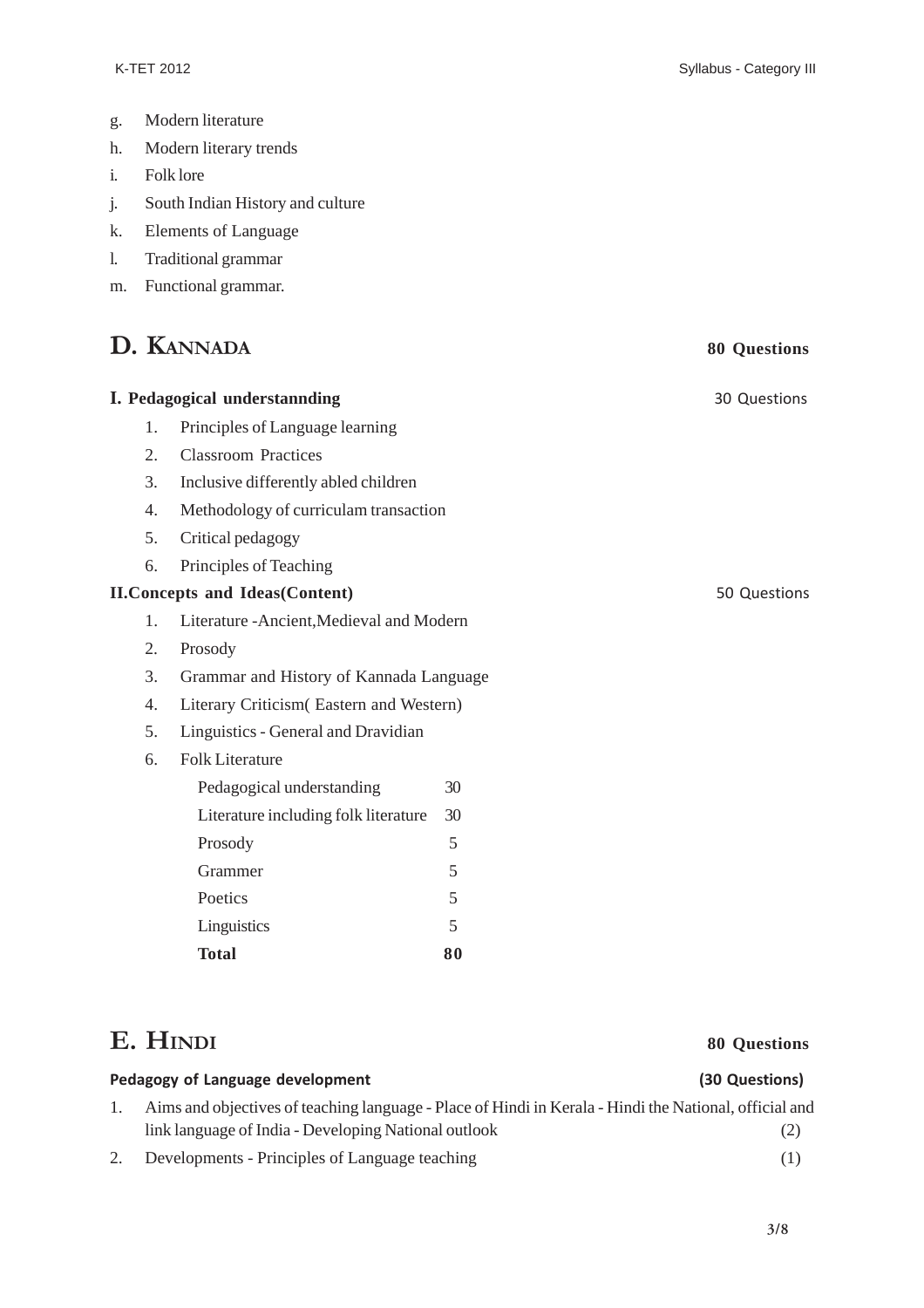- 3. Acquisition of the four language skills Listening Listening and reporting speaking creating proper interactive situations in language classrooms. Stress on good pronunciation. Reading - different types of reading - silent, loud, multiple reading - writing - process of writing - creative writing (3)
- 4. Importance of translation cultural and literacy value (1) (1)
- 5. Co-curricular activities celebration of important days, Hindi club activities Academic activities, aesthetic development activities (2)
- 6. Selection of appropriate instructional strategies learner centred instructional strategies Inductive - deductive learning, constructive model of learning - group investigation strategy. (4)
- 7. Learning aids Textbooks IT enabled language learning language lab local text print media and visual media (3)
- 8. Methods of teaching methods of teaching discourses role of grammar language for communicating ideas - verbal and written form - critical perspective (4)
- 9. Identification of learner needs learning disabled slow learners fast learners (3)
- 10. Diverse classroom Planning of classroom teaching critical analysis of Std. VIII to X Textbooks (Hindi) - preparation of year plan - unit plan and lesson plan (3)
- 11. Evaluation continuous evaluation terminal evaluation achievement test diagnostic test remedial teaching. (4)

### **Content (50 Questions)**

# हिंदी - पाठ्यक्रम

1. हिंदी भाषा उदभव और विकास

हिंदी भाषा का स्वरूप - अपभ्रंश और पुरानी हिंदी - हिंदी भाषा का विकास - हिंदी की बोलियाँ, वर्गीकरण तथा क्षेत्र

 $2.$  हिंदी साहित्य का इतिहास - प्राचीन

आदिकाल : हिंदी साहित्य के प्रमुख इतिहास ग्रन्थ - हिंदी साहित्य का काल - विभाजन और नामकरण - हिंदी साहित्य का प्रारंभिक काल (आदि काल या वीरगथा काल) आदि कालीन अपभ्रंश साहित्य - आदिकाल की प्रमुख प्रवृत्तियाँ -रासो काव्य - पृथ्वीराज रासो, विद्यापति, अमीर खुसरो

भक्ति कालः भक्ति आन्दोलन का स्वरूप - निर्गुण, सगुण - साम्य वैषम्य - भक्ति आन्दोलन की प्रमुख धाराएँ - संत काव्य-संत काव्य का स्वरूप और प्रवृत्तियाँ - प्रमुख निर्गुण संत कवि कबीर

हिंदी सूफ़ी काव्यः- सूफ़ी काव्य का स्वरूप - प्रवृत्तियाँ - प्रमुख सूफ़ी कवि और काव्य - जायसी - पदमावत - हिंदी कृष्ण भक्ति काव्य - कृष्ण भक्ति शाखा के स्वरूप और विभिन्न संप्रदाय - अष्टछाप - प्रमुख प्रवृत्तियाँ - प्रमुख कवि और काव्य-सुरदास और सुरसागर - बाल लीला. भ्रमरगीत - हिंदी राम - काव्य - राम भक्ति शाखा का स्वरूप और विभिन्न संप्रदाय-प्रमुख प्रवृत्तियाँ और काव्य - तुलसिदास, रामचरित मानस

रीतिकाल ः परिस्थितियाँ - नामकरण - रीति शब्द का अर्थ - प्रमुख प्रवृत्तियाँ - रीति बख, रीति सिख और रीति मुक्त काव्य - प्रमुख काव्य - रीति काल के प्रवर्तक - बिहारी, देव, भूषण, घनानंद

#### आधनिककाल - गद्य

**हिंदि गद्य का विकास** - फोर्ट विलियम काँलेज और हिंदी भाषा - भारतेन्दु युग - भारतेन्पु मंडल आधुनिक गद्य विघाओं की शुरुआत - पत्र - पत्रिकाओं का योगदान

- द्विवेदियुग महावीर प्रसाद द्विवेदी और उनका साहित्य दर्शन सरस्वति पत्रिका
- हिंदी गद्य साहित्य विविध विधाएँ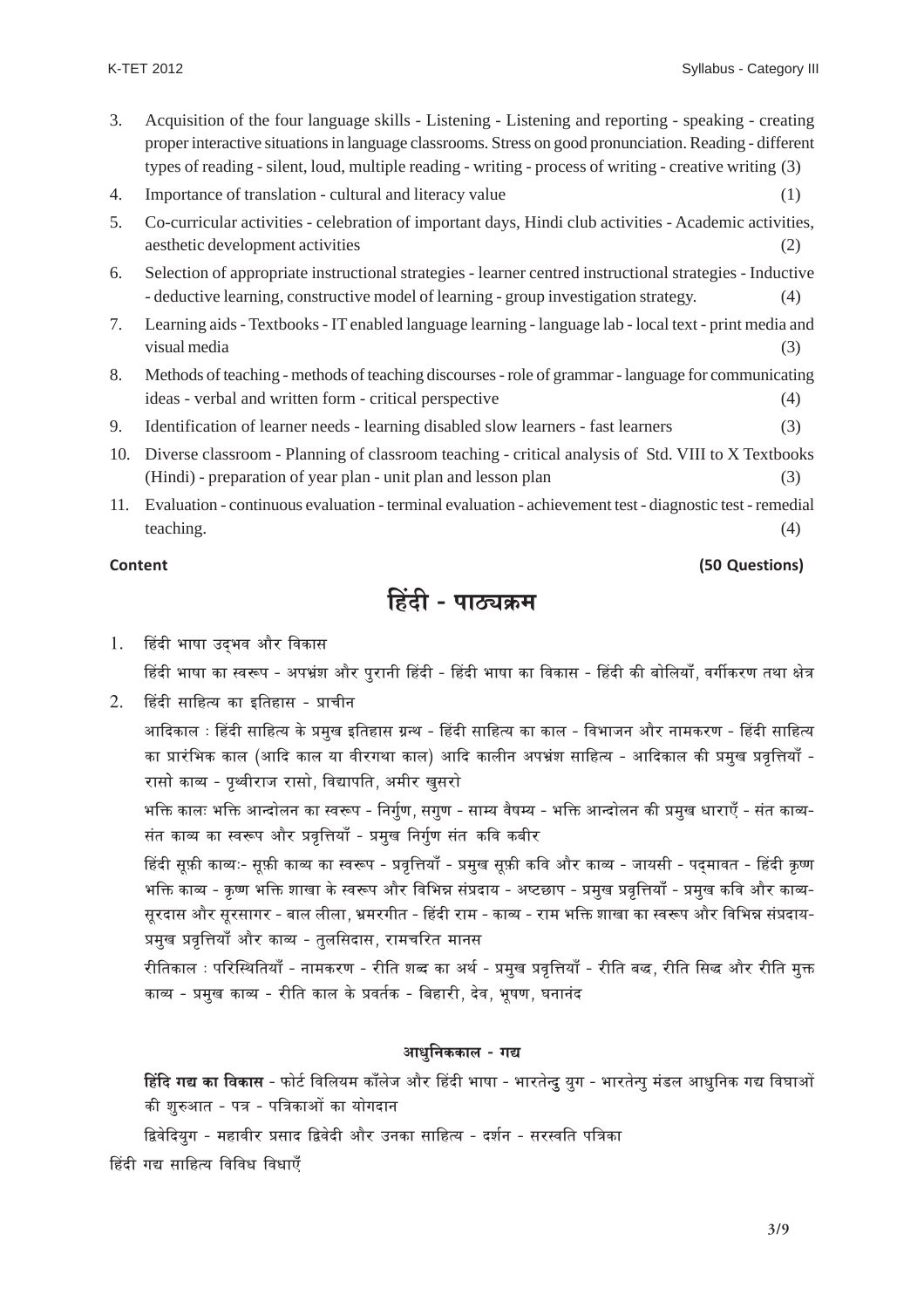हिंदी उपन्यास प्रारंभ से 1980 तक - प्रेमचन्द पूर्व - प्रेमचंद युग - प्रेमचंद परवर्ती - प्रमुख समस्याएँ - प्रमुख उपन्यासकार और उपन्यास - देवकीनंदन स्वत्री, प्रेमचन्द और उनके उपन्यास - प्रेमचन्द की महानता और प्रासंगिकता - प्रेमचन्द के जरिए हिंदी कथा - साहित्य में आए परिवर्तन - प्रेमचन्द जैनेन्द्र कुमार, अज्ञेय, यशपाल कमलेश्वर निर्मल वर्मा, भीष्मसाहनी, अमरकांत श्रीलालशुक्ल, भीष्मसाहनी, उषा प्रियंवदा, मन्नू भंडारी - चन्द्रकांता, गोदान, रंगभूमि, शेखर एक जीवनी, गिरती दीवारे, सूरज का सातवां धोडा, राग दरबारी, वे दिन, तमस, आप का बंटी - हिंदी के आँचलिक उपन्यास - फणीश्वरनाथ रेणू, नागार्जून, भैरवप्रसाद गूप्त, शिवप्रसाद सिंह, शैलेशमटियानी - मैला आंचल वलचनमा गंगा मैया, अलग अलग वैतरणी।

हिंदी कहानी - प्रारंभ - प्रेमचन्द पूर्व - प्रेमचंद यूग - प्रेमचन्द परवर्ती - नई कहानी और अन्य कहानी आन्दोलन -कहानियों में अभिव्यक्त समस्याएँ - शिल्प में नए प्रयोग - प्रमुख कहानीकार और कहानियाँ - चन्द्रधर शर्मा गुलेरी. प्रेमचन्द, जैनेन्द्र, यशपाल, राजेन्द्र यादव, कमलेश्वर, राकेश वत्स, मोहन राकेश, निर्मल वर्मा, महीप सिंह, अमरकांत, कृष्णा सोबति, उषा प्रियंवदा, मन्नूभंडारी - उसने कहा था, कफन, पूस की रात, ईदगाह, सवा सेर गेहूँ, ठाकूर का कुआँ, जाह्नवी, दूख, बिरादरी बाहर, मलबे का मालिक, चीफ की दावत, राजा निरबंसिया, काला बाप गोरा बाप, वापसी, यही सच है आदि कहानियाँ

हिंदी नाटक - भारतेन्द्र्युग - प्रसाद युग - प्रसाद परवर्ती युग- विकास के चरण - प्रयोग के आयाम - भारतेन्द्र, जयशंकर प्रसाद, लक्ष्मी नारायण मिश्र - लक्ष्मी नारायण लाल - जगदीश चन्द्र माथुर, मोहन राकेश, शंकर शेष, सुरेन्द्र वर्मा - अन्धेर नगरी, ध्रुवस्वामिनी, सिन्दूर की होली, अंधाकुआँ, कोणार्क, मोहन राकेश और उनके नाटक

हिंदी निबन्ध - हिंदी निबन्ध का उदभव और क्रमिक विकास - प्रमुख निबन्धकार - रामचन्द्र शुक्ल, हजारी प्रसाद द्विवेदी  $-$  विद्यानिवास मिश्र

हिंदी आलोचना - हिंदी आलोचना के विविध आयाम - प्रमुख समीक्षक और ग्रन्थ.

रामचन्द्र शुक्ल, हजारी प्रसाद द्विवेदी, रामविलाय शर्मा, नगेन्द्र, नामवरसिंह - कबीर, कविता के नए प्रतिमान, कहानी नई कहानी आदि*.* 

हिंदी कविता के विभिन्न चरण

| भारतेन्द्र्युग | -   प्रवृत्तियाँ - प्रमुख कवि और काव्य                                                    |
|----------------|-------------------------------------------------------------------------------------------|
| द्विवेदि युग   | -   प्रवृत्तियाँ - प्रमुख कवि और काव्य - मैथिली शरणगुप्त, हरिऔध                           |
| छायावाद        | - छायावाद का स्वरूप - परिभाषा - छायावाद की प्रवृत्तियाँ - प्रमुख कवि और काव्य - कामायनी - |
|                | जूही की कली, तोड़ती पन्थर - और अन्य छायावादी कविताएँ                                      |

राष्ट्रीय सांस्कृतिक काव्य धारा - हरिवंश राय बच्चन, दिनकर - काव्य - कुरुक्षेत्र, मधुशाला

|…M… i…¥……n˘ - |…M… i…¥……n˘ EÚ" ¥…∂…‰π…i……Bƒ - |…¥…fi k…™……ƒ - |…®…÷J… EÚ ¥… - x……M……V…÷«x…, E‰Ún˘…Æ˙x……l… À∫…Ω˛, ∂…¥…®…ΔM…±… À∫…Ω˛ ∫…÷®…x… प्रयोग वाद एवं नई कविता - तार सप्तक - प्रमुख प्रवृत्तियाँ - प्रमुख कवि - अज्ञेय, मुक्ति बोध, सर्वेश्वरदयाल सक्सेना, नरेश <u>.</u><br>मेहता, धर्मवीर भारती, धृमिल - काव्य - कितनी नावों में कितनी बार, चाँद का मुँह टेढा है. गरम हवाएँ, उत्सवा, अंघायुग संसद से संङक तक आदी प्रयोगवाद एवं नई कविता की रचनाएँ

अस्सी - उत्तर हिंदी साहित्यः

परिस्थिती - उत्तराधृनिकता - भृमंङलीकरण उपभोक्ता संस्कार - विज्ञापनबाजी संस्कार - प्रौद्योगिक संस्कृति और मीडिया कल्चर उपन्यास प्रमुख प्रवृत्तियाँ - उत्तराधुनिक संवेदनाओं का चित्रण - नारी विमर्श - दलित विमर्श - प्रमुख उपन्यासकार और उपन्यास - गोविंद मिश्र. सुरेन्द्र वर्मा. प्रदीप सौरभ. चित्रामुदगल. मैत्रेयी पुष्पा. मुदुला गर्ग. मधुकांकरिया. अल्का सरावगी, गीताजंलि श्री - आवां, सेजपर संस्कृत, मुझे चांद चाहिए, पाँच आँगनों वाला धर, अंतिम अरण्य, तीसरी ताली EÚΩ˛… x… - x…<« |…¥…fi k…™……ƒ +…ËÆ˙ x…™…‰ ∂…±{… |…™……‰M… |…®…÷J… EÚΩ˛…x…"EÚ…Æ˙ - =n˘™… |…EÚ…∂… +…ËÆ˙ =x…EÚ" EÚΩ˛… x…™……ƒ - अखिलेश, प्रियंवद, संजीव, एस. आर. हरनोट, नासिरा शर्मा, अल्पनामिश्र, मनीषा, कुलश्रेष्ठ, क्षमाशर्मा - कहानियाँ मोहनदास, पाँल गोमरा का स्कुटर, पार्टीशन, विश्व बाज़ार का ऊँट, चिट्ठी, कठपुतालियाँ, शवयात्रा, माँ पढती है**।** 

नाटक - संवेदनात्मक विशेषताएँ और उत्तराधुनिक शिल्प प्रयोग - नाटक की रंग मंचीयता - नई प्रवृत्तियाँ - प्रमुख नाटककार और नाटक - प्रताप सहगल, स्वदेश दीपक, नरेन्द्र मोहन, राजेश जैन, मीराकांत, नंदकिशोर आचार्य - अन्वेषक, कोर्टमार्शल,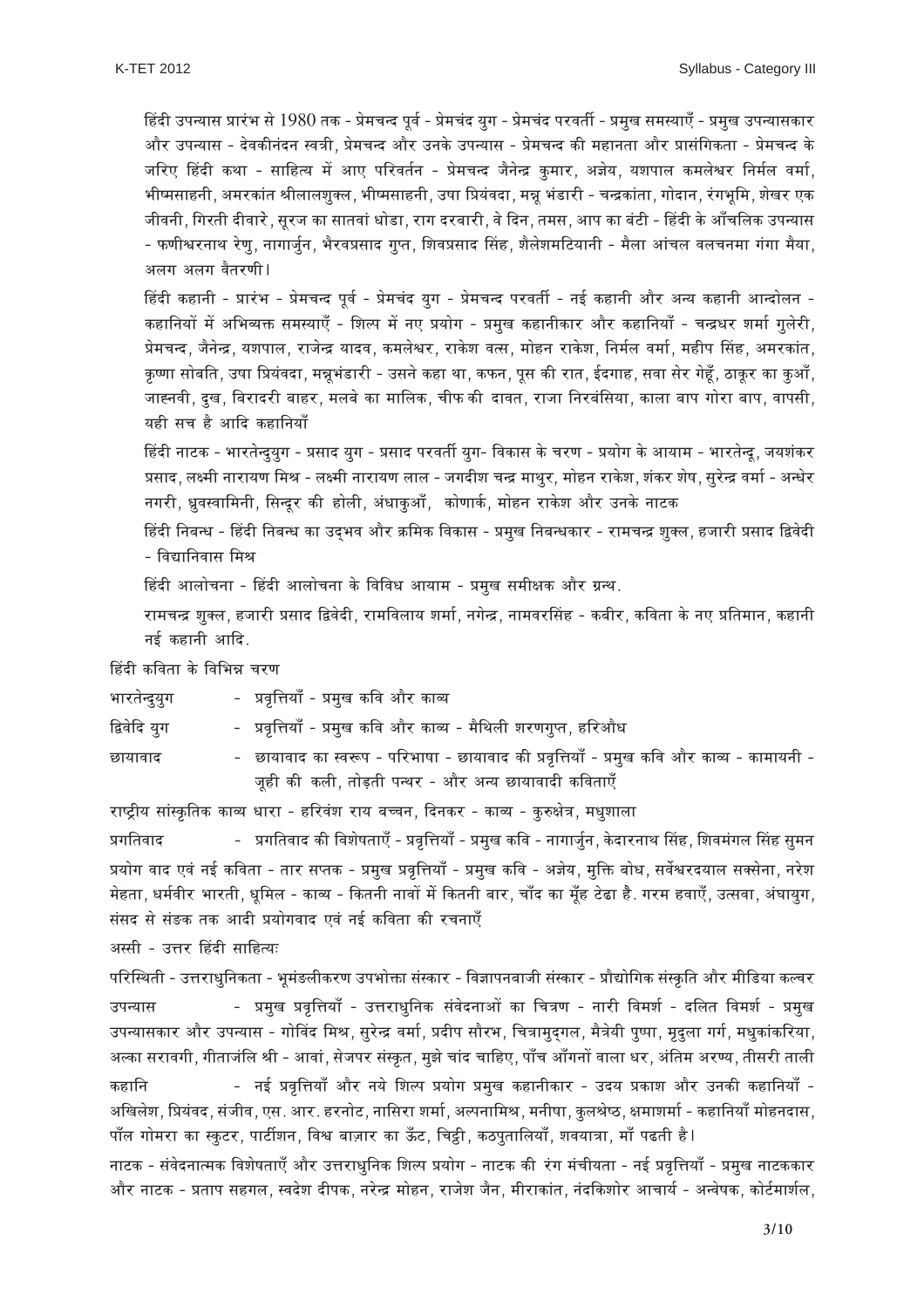Syllabus - Category III

नेपथ्व - राग, दिल्ली ऊँचा सुनती है, कोयला चला हंस की चाल आदि हिंदी कविता बदलते भाव बोध और बदलती शिप्ल शौली - अद्यतन समस्याएँ - नारी विमर्श. पारिस्थितिकी. दलित हिमर्श - प्रमुख कवि और काव्य - अरुण कमल, अशोक वाजपेयी, चंद्रकांतदेवताले, लीलाधर जगृडी, उदय प्रकाश, कुमार अंबुज, जानेंद्रपति. ओमप्रकाश वाल्मीकी, पवन करण, अनामिका, कात्यायनी, निर्मला पतल, गगनगिल, नीलेश रघवंशी - पतली में संसार, पत्थर की बैंच, नाटक ज़ारी है, रात में हारमोनियम, जादू नहीं कविता, स्त्री मेरे भीतर विवक्षा, पहाड पर लालटेन बस बहुत हो चुका आदि । +x™… ¥…v……Bƒ - +…i®…EÚl…… - ®…z…⁄ ¶…Δb˜…Æ˙", ®…Ëj…‰™…" {…÷π{……, |…¶…… J…‰i……x…, ¶…"π®… ∫……Ω˛x…", EÚ®…±…‰∑…Æ˙, ¥…πh…÷ |…¶……EÚÆ˙ +… n˘ - कस्तूरी कुडंलीबसै, एक कहानी यह भी, अन्या से अनन्या, आवारा मसीहा, आज के अतीत, जूठन - जीवनी, संस्मरण, रेखाचित्र, यात्राविवरण, आलोचना, डयरी - प्रमुख रचनाएँ और लेखक ¥™……EÚÆ˙h… - À±…M…, ¥…S…x…, EÚ…Æ˙EÚ, ëí"x…‰' |…i™…™… - ∫…Y…… - ∫…¥…«x……®… - ¥…∂…‰π…h… - EÚ…±… - GÚ™…… - +¥™…™… ¶……π…… ¥…Y……x… - v¥… x… ¥…Y……x… (∫……®……x™… {… Æ˙S…™…) - +l…« ¥…Y……x… - +l…« ∫…ΔEÚ…‰S…, +l…« - ¥…∫i……Æ˙ +l……«n‰˘∂… - ¥……C™… ¥…Y……x…, पदबंन्ध - वाक्य के प्रकार काव्य शास्त्र भारतीय एवं पाश्चात्य आचार्य - और उनकी महत्व पूर्ण रचनाएँ और सिद्धांत - हिंदी की प्रमुख पत्र पत्रिकाएँ. केरल की हिंदी पत्रिकाएँ

### **F. ARABIC 80 Questions**

تتضمن هذا قسمين. الأسئلة في القسم الأول (٥٠ سؤال) تستهدف اختبار قابلية استيعاب اللغة وقابلية التخمين (inference) وقابلية تطبيق قواعد اللغة (Grammar)، وقابلية الألفاظ (Verbal ability) والوعي عن تاريخ الأدب العربي قديما وحديثا. الأسئلة في القسم الثاني (٣٠ سؤال) تحتوي على العلم التربوي لتنمية اللغة(Pedagogy of Language development) . لكل سؤال علامة واحدة.

- المواد للقسم الأول:
- نشأة اللغة العربية

— الشعر القديم: — القصيدة والمعلقات — مكانة الشاعر في العصر الجــاهـلــي — ممـيـزات الشعر الجاهلي والإسلامي والأموي والعباسي – الشعراء الشهورون.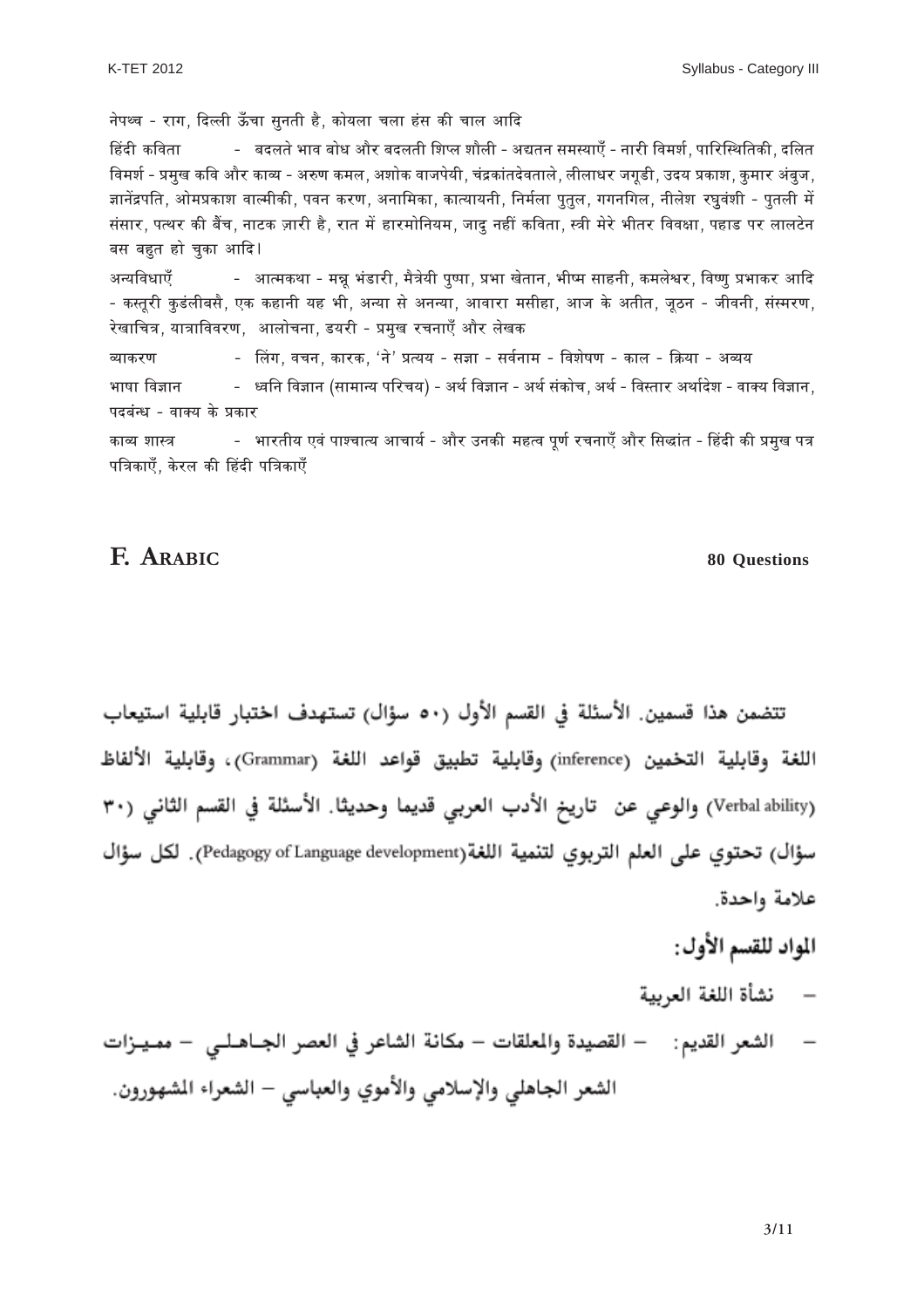## المواد للقسم الثاني:

- اللغة : تعريفها ووظائفها وأشكالها.
	- دراسة اللغة واكتساب اللغة.  $\bullet$ 
		- مبادئ تدريس اللغة.  $\blacksquare$
		- دور الاستماع والتحدث.  $\blacksquare$
- الوظائف اللغوية وكيف يستخدمها الدارس أداة.  $\bullet$ 
	- طرق التدريس واستراتيجياتها قديما وحديثا.  $\bullet$
- تدريس القواعد الرؤية الانتقادية عن دور قواعد اللغة للتواصل عما في ذهـنــه شــفـويــا وتحريريا.
	- المهارات اللغوية الاستماع والتحدث والقراءة والكتابة واستراتيجيات تدريسها  $\bullet$ 
		- المهارة التواصلية ومهارة المطالعة.  $\bullet$
	- تحديات تدريس اللغة في الصف المتنوع، المشكلات اللغوية والأخطاء والاضطرابات.
- الوسائل التدرّسية والتدريسية : الكتاب المقرر كتاب المدرس الوسائل ذات متـعـدد  $\bullet$ الوسائط (Multimedia) – المصادر اللغوية المتعددة.
	- التقويم: التقويم الدوري التقويم المستمر المستوعب.  $\bullet$ 
		- التدريس العلاجي.  $\blacksquare$
		- التخطيط في التدريس : أهميتها وكيفيتها.  $\bullet$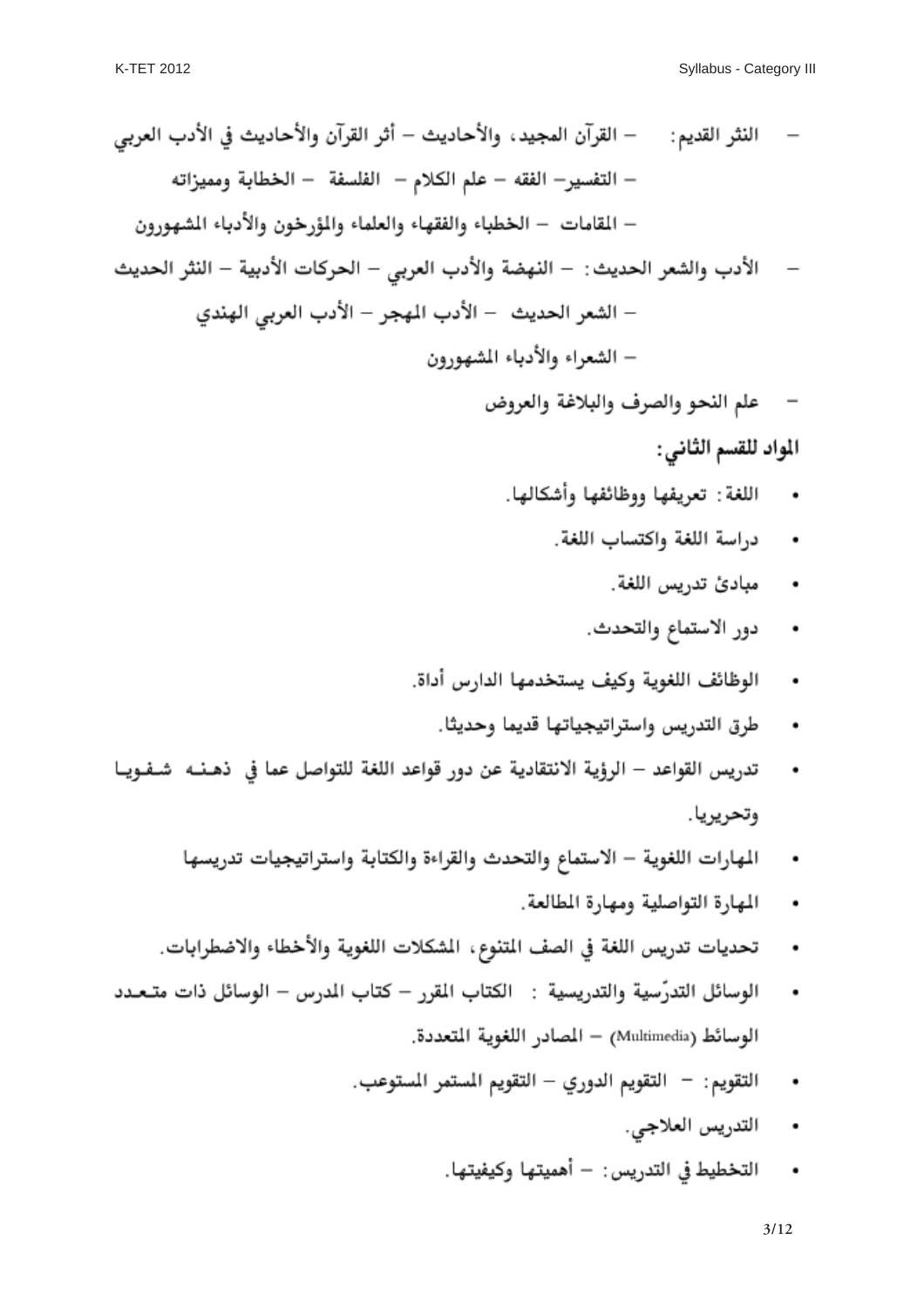# **G. URDU 80 Questions**

| A | \n $\int_{0}^{1} \int_{0}^{1} \int_{0}^{1} \int_{0}^{1} \int_{0}^{1} \int_{0}^{1} \int_{0}^{1} \int_{0}^{1} \int_{0}^{1} \int_{0}^{1} \int_{0}^{1} \int_{0}^{1} \int_{0}^{1} \int_{0}^{1} \int_{0}^{1} \int_{0}^{1} \int_{0}^{1} \int_{0}^{1} \int_{0}^{1} \int_{0}^{1} \int_{0}^{1} \int_{0}^{1} \int_{0}^{1} \int_{0}^{1} \int_{0}^{1} \int_{0}^{1} \int_{0}^{1} \int_{0}^{1} \int_{0}^{1} \int_{0}^{1} \int_{0}^{1} \int_{0}^{1} \int_{0}^{1} \int_{0}^{1} \int_{0}^{1} \int_{0}^{1} \int_{0}^{1} \int_{0}^{1} \int_{0}^{1} \int_{0}^{1} \int_{0}^{1} \int_{0}^{1} \int_{0}^{1} \int_{0}^{1} \int_{0}^{1} \int_{0}^{1} \int_{0}^{1} \int_{0}^{1} \int_{0}^{1} \int_{0}^{1} \int_{0}^{1} \int_{0}^{1} \int_{0}^{1} \int_{0}^{1} \int_{0}^{1} \int_{0}^{1} \int_{0}^{1} \int_{0}^{1} \int_{0}^{1} \int_{0}^{1} \int_{0}^{1} \int_{0}^{1} \int_{0}^{1} \int_{0}^{1} \int_{0}^{1} \int_{0}^{1} \int_{0}^{1} \int_{0}^{1} \int_{0}^{1} \int_{0}^{1} \int_{0}^{1} \int_{0}^{1} \int_{0}^{1} \int_{0}^{1} \int_{0}^{1} \int_{0}^{1} \int_{0}^{1} \int_{0}^{1} \int_{0}^{1} \int_{0}^{1} \int_{0}^{1} \int_{0}^{1} \int_{0}^{1} \int_{0}^{1} \int_{0}^{1} \int_{0}^{1} \int_{0}^{1} \int_{0}^{1} \int_{0}^{1} \int_{0}^{1} \int_{0}^{1} \int_{0}^{1} \int_{0}^{1}$ |
|---|---------------------------------------------------------------------------------------------------------------------------------------------------------------------------------------------------------------------------------------------------------------------------------------------------------------------------------------------------------------------------------------------------------------------------------------------------------------------------------------------------------------------------------------------------------------------------------------------------------------------------------------------------------------------------------------------------------------------------------------------------------------------------------------------------------------------------------------------------------------------------------------------------------------------------------------------------------------------------------------------------------------------------------------------------------------------------------------------------------------------------------------------------------------------------------------------------------------------------------------------------------------|
|---|---------------------------------------------------------------------------------------------------------------------------------------------------------------------------------------------------------------------------------------------------------------------------------------------------------------------------------------------------------------------------------------------------------------------------------------------------------------------------------------------------------------------------------------------------------------------------------------------------------------------------------------------------------------------------------------------------------------------------------------------------------------------------------------------------------------------------------------------------------------------------------------------------------------------------------------------------------------------------------------------------------------------------------------------------------------------------------------------------------------------------------------------------------------------------------------------------------------------------------------------------------------|

- ه<br>« اردوکیاابتدائی نشوونمامین صوفیائے کرام کی خدمات<br>« اردوزبان کی بین الاقوامی حیثیت
	-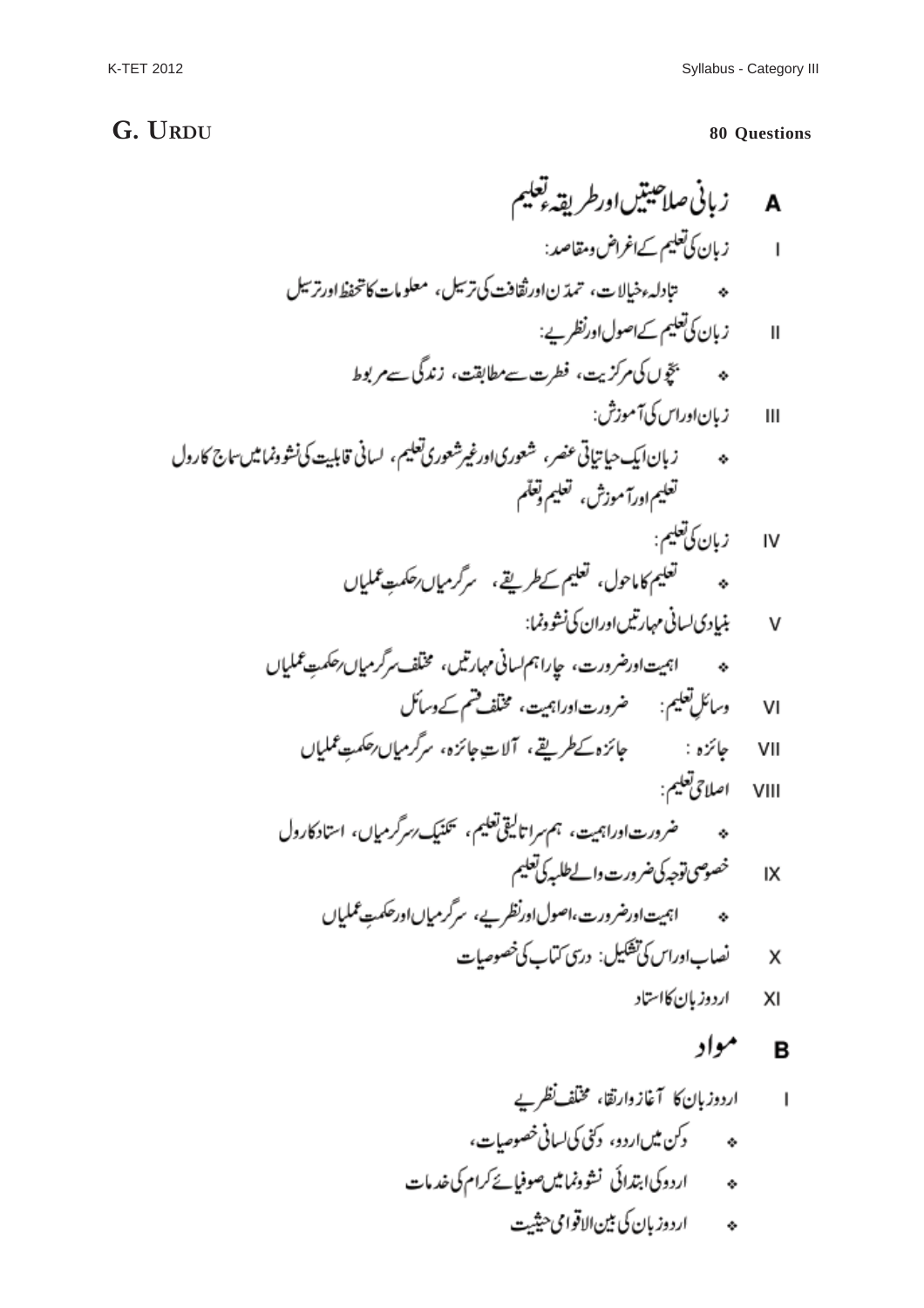$\mathbf{I}$ 

IV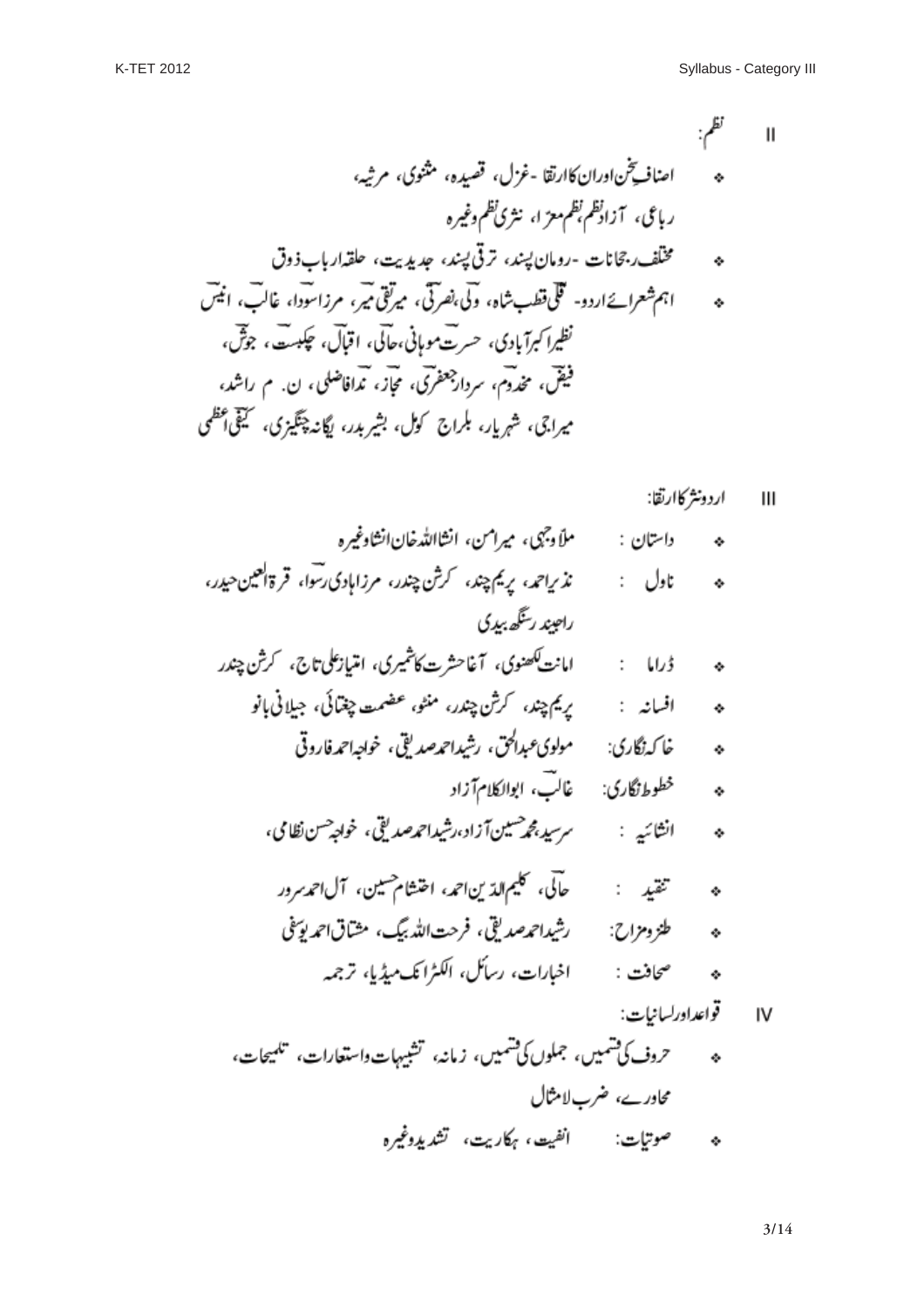# **H. SANSKRIT 80 Questions**

- (A) ∂…I……∂……∫j……¥…M…®…&\* (Pedagogical understanding) **30 Questions**  $(i)$  भाषाधर्माः नैपुण्यश्च । भाषाधर्माः - आशयावगमः, आशयप्रकाशः, आस्वादनम । श्रवणभाषणवाचनलेखननैपुण्यः । (ii) भाषाबोघनसमूपगमः (Approach of learning language)
- प्राचीनरीतयः गुरुकुलसम्प्रदायः, भण्डार्कर् सम्प्रदायः, पाठपुस्तक सम्प्रदायः । नृतनरीतयः - ज्ञाननिर्मितिसम्प्रदायः, समस्याधिष्ठितसम्प्रदायः, विमर्शनात्मकबोधनसम्प्रदायप्रभृतयः ।
- (iii) भाषाव्यवहाररूपाणां विभिन्नबोधनरीतयः गद्यपद्यचम्पु इत्यादयः ।
- (iv) भाषाध्यापनसमस्याः । (Challenges of teaching language in diverse classrooms language difficulties, errors and disorders)
- (v) आसृत्रणस्य वैविध्यम। (Different types of planning)
- (vi) पाठ्यचर्या पाठ्यक्रमश्च। (Curriculum and Syllabus)
- (vii) मूल्यनिर्णयभेदाः साम्प्रदायिकः नुतनाश्च । निरन्तरमूल्यनिर्णयः, परस्परमूल्यनिर्णयः । स्वयंमूल्यनिर्णयः । श्रेणीकरणञ्च ।
- (viii) पठनोपकरणानि पाठपूस्तकम, नूतनसाङकेतिकसामग्रयः, बहूभाषायुक्तकक्ष्या। (Teaching learning materials textbook, multi-media materials, multi lingual resources of the classroom)
- $(ix)$  परिहारबोधनम। (Remedial teaching)
- (B) विषयः (Content) आशयाः धारणाश्च (Concepts and Ideas) 50 Questions
- (i) ¶…z…∂……∫j…‰¶™…& ∫…ΔEÚ ±…i……& ®……Ë ±…EÚ…∂…™……& (Basic ideas and concepts from different sastras- Nyaya, Jyotisha, Vyakarana, Vedanta and Sahitya)

| (न्यायः - ज्योतिषः - $3 + 2$ Q, व्याकरणः - $5$ Q, वेदान्तः - $5Q$ , साहित्यः - $5Q$ ) | <b>20 Questions</b> |
|---------------------------------------------------------------------------------------|---------------------|
| (ii) भाषाव्याकरणम् - सन्धिः, समासः, कारकाणि , कृत्तद्धिताः, प्रयोगाः, धातवः, लकाराः।  | <b>10 Questions</b> |
| (iii) वृत्तालङ्कारौ $2 + 3$ Q                                                         | <b>5 Questions</b>  |
| (iv) आनुकालिकविषयाधिष्ठितम् । (Current sanskrit literature)                           | 3 Questions         |
| (v) संस्कृतसाहित्येतिहासः। (History of sanskrit language and literature -             |                     |
| specially contribution of Kerala to sanskrit literature)                              | <b>12 Questions</b> |

*Ref:* SCERT द्वारा निर्दिष्टानां नवमी, दशमी, +1, +2 कक्ष्याणां (अक्कादमिकसंस्कृतविद्यालयानां) पाठपुस्तकानि च l

# **I. PHYSICAL SCIENCE 80 Questions**

### **1. Wave motion :**

Transverse and longitudinal waves, propagation of wave, medium dependence. Sound - loudness, frequency, wavelength, pitch, reflection and refraction of sound waves, echo, beats, Doppler effect, reverberation, SONAR, sound pollution, resonance and musical instruments.

### **2. Light :**

Reflection - plane mirror, spherical mirror, multiple reflection, image formation by spherical mirrors and its applications. Refraction : Optical density, total internal reflection and applications. Ray diagram and image formation by lens, lens equation, microscopes, telescope, camera, human eye and common defects of eye and its remedy. Dispersion of light, scattering of light, rainbow, Newton's Disc, colour of sky, cloud, snow. Primary colours, secondary colours - complementary colours.

Syllabus - Category III

**A. PHYSICS** (25 questions)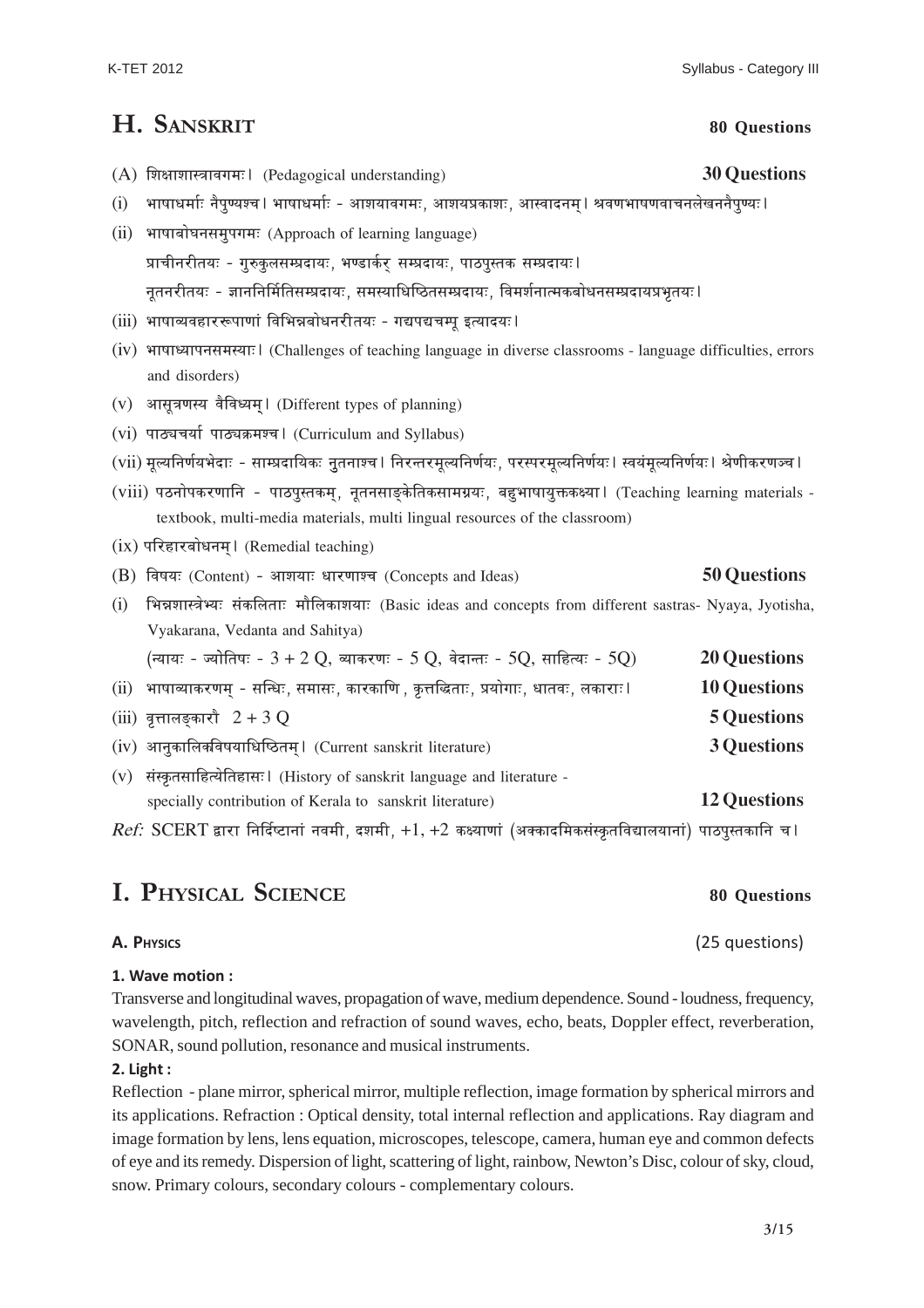#### **3. Force and pressure :**

Thrust, atmospheric pressure, Pascal's law, Archimedes principle, surface tension and capillarity.

#### **4. Heat :**

Temperature and temperature scales, modes of heat transmission, boiling, melting, Specific heat capacity, latent heat, regulation

#### **5. Motion :**

Displacement, velocity, acceleration, equations of motion, graphs of s-t, v-t and their relevance. Circular motion, centripetal acceleration, angular speed, momentum, Newton's law of motion, law of conservation of momentum. Recoil of gun, action - reaction pairs. Centre of gravity, banking of curve.

#### **6. Gravitation :**

Mass and weight, universal law of gravitation, acceleration due to gravity and factors affecting it, Solar system, orbits, planets, satellite, escape velocity, space exploration and weightlessness in space. Galaxies, stars, big bang, clusters, nebula, Super Nova, solar and lunar eclipse.

#### **7. Work and Energy :**

Conventional and Non-conventional sources of energy, forms of energy - heat, light, sound, mechanical, nuclear energy, mass energy. Law of conservation of energy.

#### **8. Electricity and Magnetism**

Natural and artificial magnets, different types of magnets and their properties, magnetic field lines or lines of force. Earth and its magnetism. Magnetic induction, magnetic properties of matter - para, dia and ferro magnetic materials. Static electric properties, electroscopes, electro static induction, methods of charging, lightning and lightning conductors, earthing, current electricity, electric potential, Ohm's law, resistance, conductance, resistivity, conductivity, factors affecting resistance. Resistance in series, parallel, use of voltmeter, galvanometer, ammeter, rheostat, Joule's law of heating.

#### **9. Effects of current and Electromagnetic Induction**

Electrolysis, voltameter, Faraday's law of electrolysis, chemical cells, solenoids, electromagnets, electromagnetic induction, AC, DC Generators, electric motors, transmission of AC, self induction, mutual induction, transformers, moving coil microphones, loud speaker.

#### **10. Electronics**

Conductors, insulators, semi conductors, doping, different types of diodes and applications, transistor and its applications, ICs.

### **B. CHEMISTRY** (25 questions)

### **1. Physical changes and Chemical changes :**

Exothermic and endothermic reactions, electrolysis of water, energy changes in chemical reactions, electroplating

#### **2. Atoms and Molecules**

Basic concepts, structure of atom , sub atomic particles - electrons, protons and neutrons,Rutherford's gold foil experiment, Atom models, Rutherford's atom model, Bohr model of atom, electron shell model, stability and electronic configuration

#### **3. Metals**

Properties - metallic luster, malleability, ductility, conducting property, sonority, corrosion - factors responsible for corrosion, prevention of corrosion, reactions of metals with water, air and acids, Displacement reactions of metals, reactivity series, iron - historical background, extraction using blast furnace, extraction of aluminium from bauxite

#### **4. Solutions**

Definition, components of a solution, water as universal solvent, suspensions, concentration of a solution, solubility, super saturated solution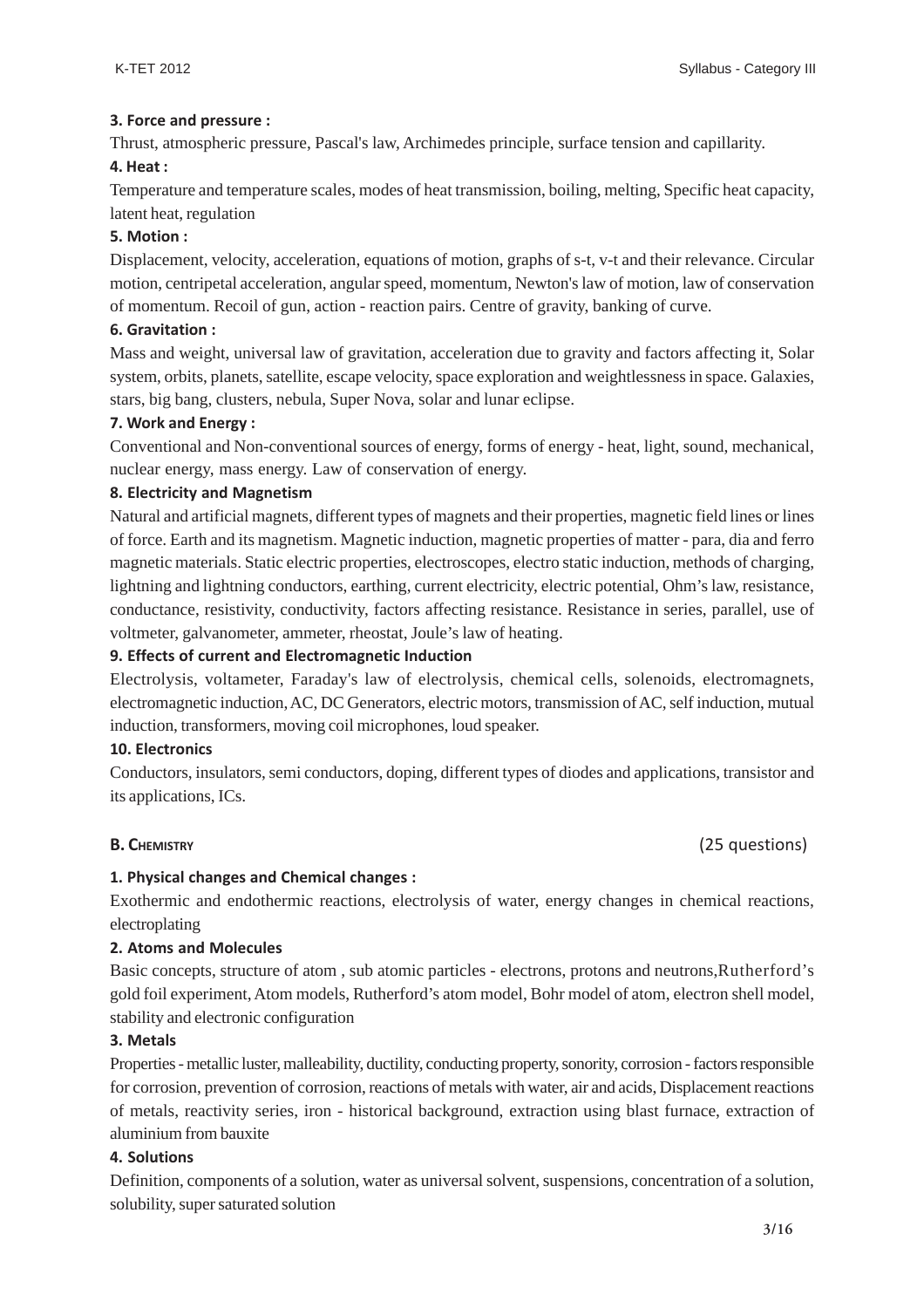### **5. Colloids**

Definition, properties, artificial drinks, chemicals used in soft drinks

#### **6. Nature of matter**

Three states of matter and their characteristic properties, surface tension,cohesive force and adhesive force, capillarity, capillarity rise and capillarity dip, applications of surface tension and capillarity.

#### **7. Separation of Mixtures**

Classification of matter, mixtures and pure substances, homogeneous and heterogeneous mixtures, methods of separation of mixtures - filtration, sedimentation, decantation, centrifugation, distillation, fractional distillation, differential extraction using separating funnel, chromatography.

#### **8. Periodic table and chemical bonding**

Early attempts of classification of elements, Mendeleev's periodic table, periodic law, merits and demerits. *Modern periodic table* - Moseley's periodic law, nature of elements and electronic structure, valency, representative elements, transition elements, sub shell electronic configuration, classification of elements into blocks  $(s, p, d \& f)$  and their characteristics.

*Periodic trends in properties of elements* - Atomic size, number of shells, number of valence electrons, electro negativity, ionisation energy, electro positivity, metallic and non-metallic character

#### **10. Chemical bonding**

Octet rule, ionic bond and covalent bond, valency and electro negativity, difference in the formation of compounds, comparison of the properties of ionic compounds and covalent compounds, representation of chemical reactions using chemical formula and chemical equation.

#### **11. Non-metals**

Non metals in food, water and air, reaction of non-metals with oxygen

| Oxygen   | - Allotropes of oxygen, methods of preparation, uses of oxygen, respiration,<br>combustion and photo synthesis              |
|----------|-----------------------------------------------------------------------------------------------------------------------------|
| Nitrogen | - Position in periodic table, inert nature of nitrogen, nitrogen fixation, nitrogenous<br>fertilizers - merits and demerits |
| Ammonia  | - Laboratory preparation, manufacture of ammonia by Haber process, nitrogen<br>cycle                                        |
| Hydrogen | - Properties, methods of preparation, hydrogen as future fuel-merits and demerits                                           |
| Chlorine | - Position in periodic table, properties, bleaching action                                                                  |
|          | <i>Hydrogen chloride</i> - Laboratory preparation, properties, environmental problems of chlorine compounds                 |
| Carbon   | - Unique nature, allotropes, important compounds, carbon cycle, green house effect,<br>global warming                       |

#### **12. Organic compounds**

Classification, catenation, tetra covalency of carbon

#### **13. Acids and Alkalies**

Constituents of soil and plant growth, acidity of soil, properties of acids, pH, Properties of alkalies, neutralisation, properties of salts - their naming and importance, fertilizers - merits and demerits

### **14. Gas Laws**

Boyle's law, Charles' law, Combined gas equation, Avogadro's law

### **15. Chemical reactions and Mole concept**

Factors influencing rate of reaction - concentration, surface area, temperature and presence of catalyst. *Mole Concept* -Atomic mass and molecular mass, Avogadro's law and mole concept, gram atom and gram molecule, mole concept and balanced chemical equations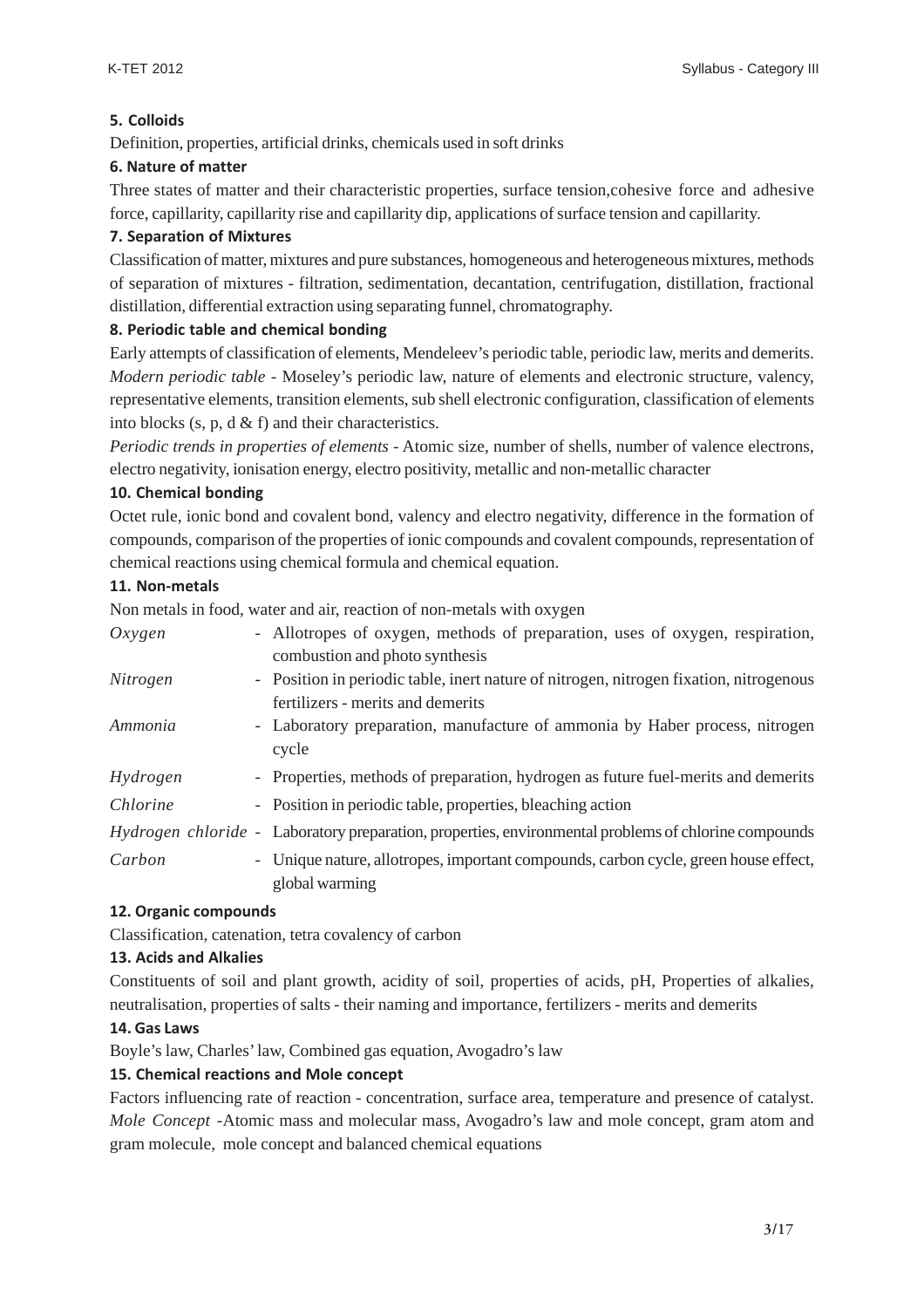- Science and its development in India Science teaching as a process product and contributions of eminent Indian scientists - developing scientific attitude.
- Aims and objectives of teaching Physical Science
	- Objectives of science teaching as envisaged in National Curriculum Framework (2005) Values (practical, disciplinary, recreational etc) to be attained.
	- Taxonomy of educational objectives Bloom, Yager science process skills developmental strategies.
- Theoretical basis of science teaching and learning.
	- Cognitive theories Piaget, Bruner, Gagne constructivist learning Vygotsky, generating knowledge - experiential learning - scope and limitation - reflection - a basic process from learning experience - problem based learning.
- Planning science teaching and learning, unit plan, lesson plan strengthening instruction by means of A-V aids, video lessons and computer assisted lessons.
- Models of teaching characteristics science process models, information processing models concept attainment model, inquiry training model, constructivist model.
- Methods and strategies for teaching and learning Physical Science direct and indirect, inductive, deductive, guided discovery, enquiry, investigatory and constructivist methods of instruction - scientific method.
- Approaches integrated, interdisciplinary, environmental, problem solving and scientific process approach - behaviorist approach and constructivist approach.
- Science curriculum modern trends in curriculum construction concept of correlation features of a science textbook. Workbook for pupils and handbook for teachers.
- Role of science laboratories, libraries, science clubs, science museums, fairs etc in promoting science learning.
- Tools and Techniques of evaluation in science learning objective based formative, summative, continuous and comprehensive evaluation, achievement tests - construction and administration diagnostic testing, remedial teaching - objective type tests - advantages, new trends in evaluation grading, question bank.
- Professional development of teachers, strategies.

## **J. NATURAL SCIENCE 80 Questions**

### **1 Living world**

Characteristics of living things - Classification - Binomial nomenclature - Taxonomical aids

### **2. Biological Classification**

History - Two kingdom classification - Five Kingdom Classification - Different Kingdoms-Characteristics, Examples -Lichens and Viruses

#### **3. Plant Kingdom**

Algae - Bryophytes - Pteridophytes - Gymnosperms - Angiosperms - Life Cycle-types

#### **4. Animal Kingdom**

Non chordates - Chordates

#### **5. Morphology of Angiosperms**

Root System- Structure, Function and Modifications with examples -Shoot system - Structure, function and modification with examples - Leaf - Arrangement, Modifications - Flower - Inflorescence - Fruits and seeds.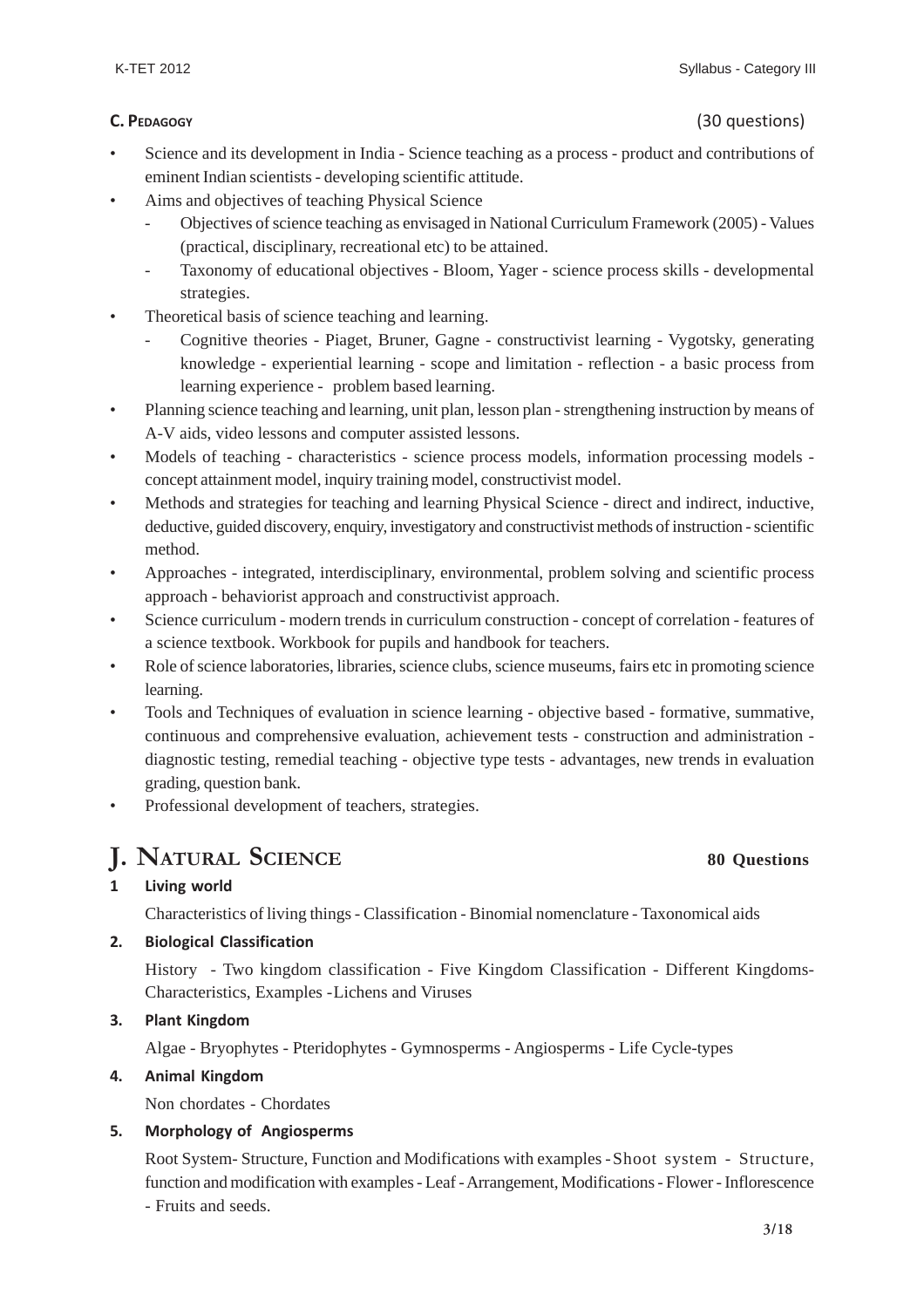#### **6. Cell and Cell Division**

Cell - Structure and functions of different organanelles - Mitosis, Meiosis and significance.

#### **7. Anatomy of plants**

Cell, tissues, types of tissues and function - Anatomy of stem, Root and leaf - 2<sup>°</sup> thickening in Dicot plants.

#### **8. Human Physiology**

Nutrition in human and other organism, eg: Hydra, Amoeba, Tapeworm - Human digestion and absorption - Human Respiratory system - Human Respiratory pathway  $\mathrm{CO}_2$  elimination, Respiration in other organisms, eg: Earthworm, Cockroach - Circulatory system - Open and closed system - Human heart - Human circulatory system - Human blood - Lymph - Human cardio vascular disorders - Excretory system and excretion - Excretion in lower organisms - Body structure and movement - Human skeletal system - Exo skeletan and endo skeleton - Joints - Locomotion in lower forms of organisms - Flight adaptation of birds - Aquatic adaptations of fishes - Human Nervous systems - Central and peripheral nervous system - Reflex action - Sense organs and functions - Nervous disorders - Nervous system of lower groups organisms - Reproductive system - Sexual and asexual reproduction - Human reproductive system - Gametogenesis - Fertilisation - Embryogenesis - Hormones in reproduction -Reproduction in lower group organisms - Infertility - Assisted reproductive techniques - Chemical Co-ordination - Hormones, Pheromones.

#### **9. Reproductive Health**

Population Explosion - Contraceptive - Assisted Reproductive techniques - Sexually transmitted diseases.

#### **10. Human Health and diseases**

Common diseases in humans - Transmission of diseases - Physical, mental and social health - Importance of balanced diet - Deficiency disorders - Life style diseases - Malnutrition, Food adulteration - Different diagnostic techniques - Antibiotics - First Aid - Blood Donation - Immunity - Vaccination - Immune disorders - Different systems of treatment - Cancer - Drugs and Alcohol Abuse.

#### **11. Reproduction in Plants**

Life span - Asexual reproduction - examples - Sexual Reproduction - stages.

#### **12. Reproduction in Angiosperms**

Flower parts - Micro sporogenesis - Megasporogenesis - Pollination - Fertilization - Fruit development - Seed development - Parthenocarpy and Apomixis.

### **13. Transport in plants**

Physical phenomenon like Osmosis, Diffusion, Imbibition - Ascent of sap- Different theories - Transpiration and Guttation.

### **14. Mineral Nutrition**

Mineral and Non mineral nutrients - Essential and Non essential nutrients - Source and functions of essential nutrients - Deficiency symptoms - Hydroponics and Aeroponics -  $N_2$  metabolism in plants - Biological  $N_2$  Fixation.

### **15. Photosynthesis**

Chloroplasts and chlorophyll - structure and function - Light phase Reaction - Dark phase Reaction -  $C_3$  and  $C_4$  plants.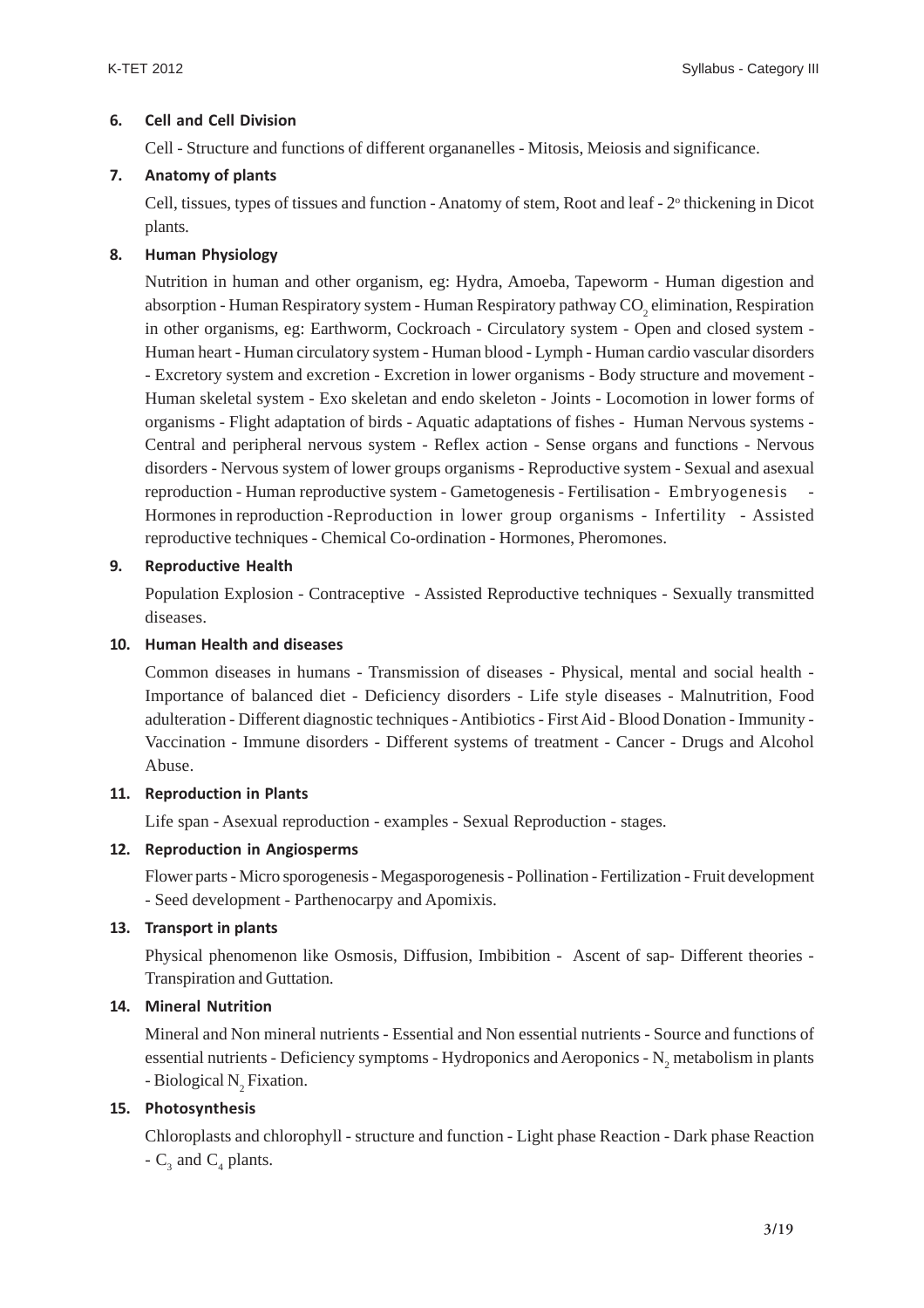#### **16. Respiration in Plants**

aerobic, anaerobic - Glycolysis, Krebs cycle, Electron transport system - Respiration as an amphibolic pathway.

#### **17. Growth and Development**

Plant hormones - Various types of plant movements - Vernalisation and Photoperiodism.

#### **18. Inheritance and variations**

Mendalian laws - Monohybrid cross - Dihybrid Cross - Test cross - Co-dominance - Multiple allelism - Genetic disorders.

#### **19. Molecular basis of Inheritance**

Structure of DNA - DNA replication - Transcription - Translation - Genetic code - Mutation - Sex determination in humans - Human genome project - DNA finger printing.

#### **20. Strategies in enhancement of food production**

Animal husbandry - Poultry, Pisciculture, Sericulture - Animal breeding - Plant breeding - Tissue culture - Breeding for disease resistance, pest resistance.

#### **21. Bio technology - Principles, applications**

Genetic engineering - DNA technology - steps and procedure - Vectors- types and examples - Bio reactors - types and uses - Down streaming - Applications in Agriculture - Applications in pest resistance - Applications in insulin formation - Gene therapy - Genetically modified organisms (GMOs) - Transgenic plants and Animals.

#### **23. Microbes in Human welfare**

Growth of micro oraganisms - Microbes in sewage treatment - Microbes as bio-control agents - Microbes as bio-fertilisers.

#### **24. Organisms, population and Eco system**

Species, population, community concepts - Abiotic factors- soil, water, light and temperature - Biotic factors - producer, consumer and decomposers - Food chain, food web, ecological pyramids - Ecological interactions - Bio geo chemical cycles - Ecological successions.

#### **25. Environmental Issues**

Pollution - Water, air, soil, sound and radio active - Causes, effects and control measures - Green house effect - Global warming- causes, effect and control.

### **26. Evolution**

Origin of life Theories of evolution - Evidences of evolution - Geological time scale - Mechanism of evolution - Origin and evolution of man

#### **27. Bio Diversity and conservation**

Bio Diversity - Conservation of Bio Diversity.

#### **PEDAGOGY**

#### **1. UNESCO - 4 pillars of education**

a. Learning to learn, b. Learning to do, c. Learning to live together, d. Learning to be.

#### **2. Broad national goals of teaching biological sciences**

Broad national goals - objectives of science teaching as envisaged in NCF - 2005.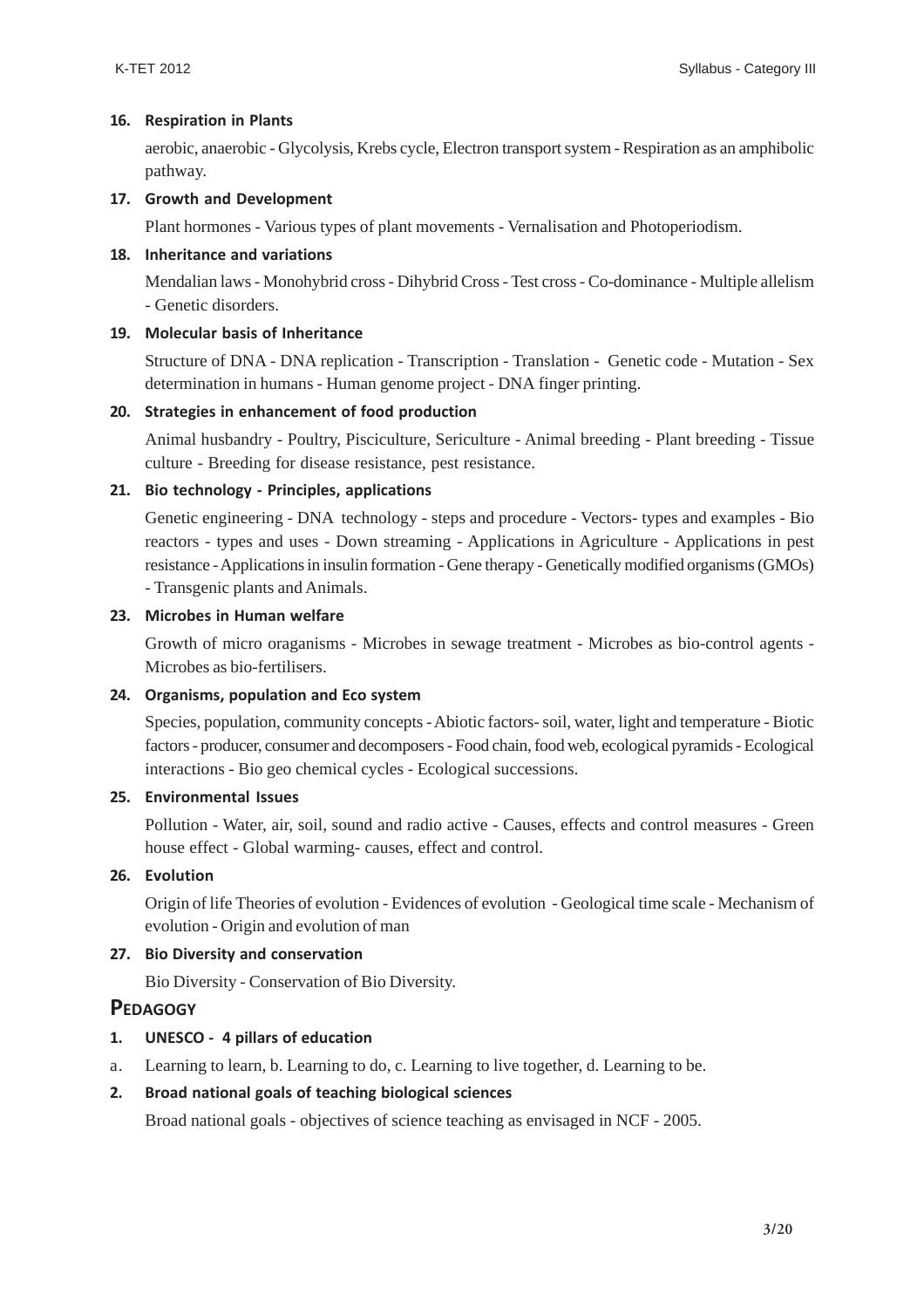#### **3. Mc Cormick and Yager-Taxonomy of teaching science**

a. Knowledge domain, b. Process domain, c. Creativity domain, d. Attitudinal domain, e. Application domain.

#### **4. Nature of science**

Science as a process and product - Process skills in science.

#### **5. Science curriculum**

Concentric curriculum - Spiral curriculum - Principles of curriculum construction - Difference between curriculum and syllabus.

#### **6. Planning for instruction**

Classroom implications of constructivism and critical pedagogy - Meaning of pedagogic analysis - Importance of pedagogic analysis - Year planning, unit planning, lesson planning.

#### **7. Methods of Teaching Natural science**

Lecture method - Lecture cum Demonstration - Project method - Experimental method - Heuristic method - Dalton plan - Biography method - Inductive method - Deductive method.

#### **8. Audio-Visual aids and other support materials**

Importance of using teaching -learning aids - Multisensory approach - Science lab and importance of practical work - Science library - Science fair - Field trips - Science textbook - Teachers handbook - VICTERS - IT@school project.

#### **9. Evaluation**

Construction of achievement test - Continuous and comprehensive evaluation (CCE, CE & TE) - Grading.

#### **10. Agencies for quality assurance**

NCTE - NCERT - SCERT - Programmes for the professional development of teachers.

# **K. MATHEMATICS 80 Questions**

The examination will be broadly based on the topics prescribed for classes 8 - 10 in Kerala state syllabus for Mathematics but some problems may have links to extension of these concepts to the graduate level. The details are given below:

#### **1. Content** 50 Questions **1. Content**

#### **Arithmetic**

Real number system; modulus of numbers - distance between two numbers, rational numbers, irrational numbers, infinite decimal representation.

Sequences and series : Problems relating to arithmetic progression and geometric progression.

#### **Algebra**

Solutions of two equations in two variables; Quadratic equations, basic operations in polynomials, factor theorem, reminder theorem, binomial theorem for positive integral index.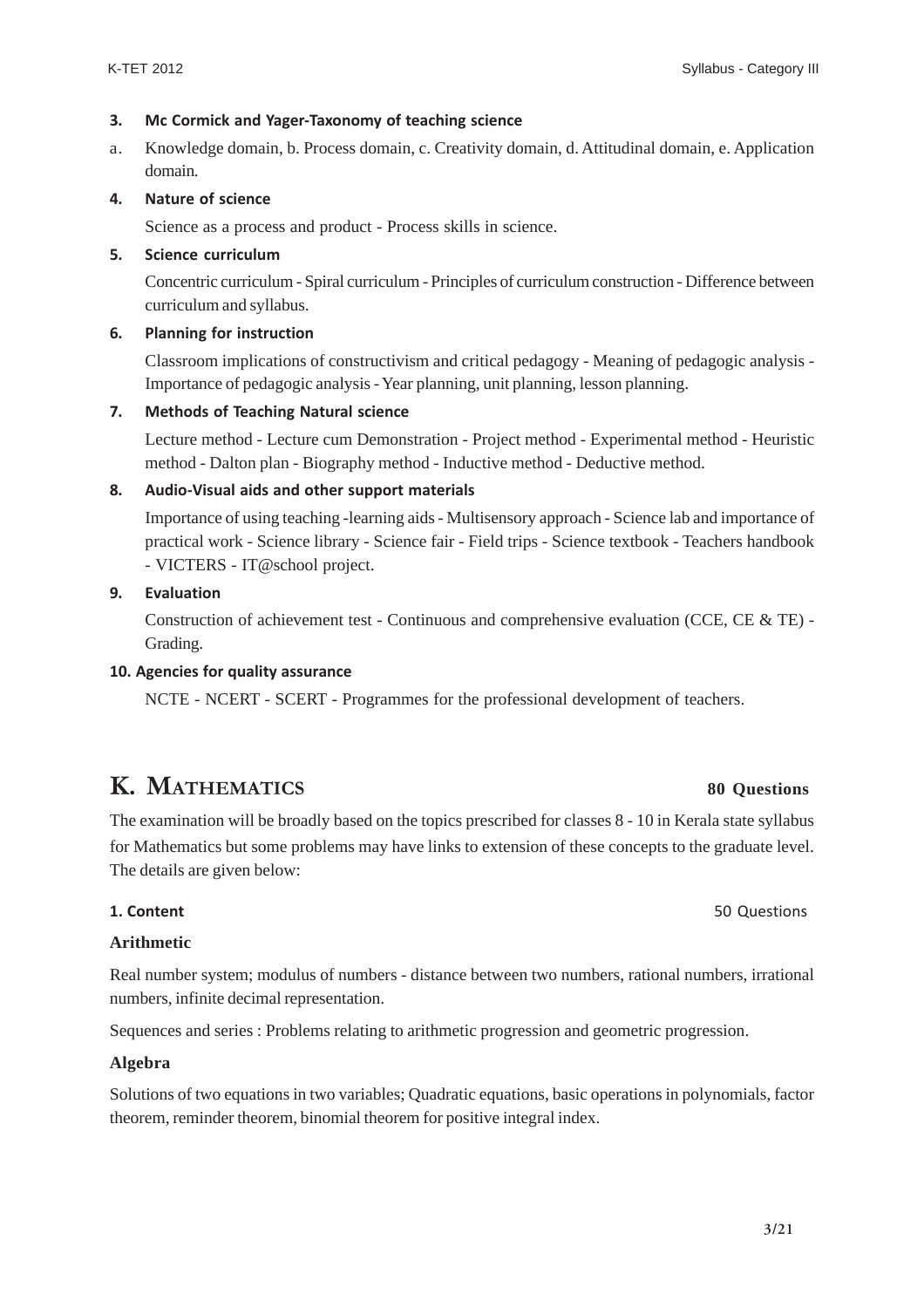### **Trigonometry**

Similar triangles, trigonometric measures, problems on heights and distances, geometric problems using trigonometry, properties and solutions of triangles using sine and cosine laws, radian and degree measures.

#### **Geometry**

Circles : Central angle theorem, angles in the same segment, cyclic quadrilaterals, tangents, angle between tangent and chord. Perimeter and area of circles, length of arcs and area of sectors.

Solids : Volume and surface area of prisms, pyramids, cylinder, cone and sphere.

Co-ordinate Geometry : Co-ordinates, distance formula, slope and equation of a line, slope of parallel and perpendicular lines, perpendicular distance from a point to a line, external and internal division of line segment, equation of a circle with given radius and centre.

Conic sections : Basic concepts and related problems.

Graphs of elementary function such as polynomials, absolute values, trigonometric functions.

#### **Statistics and probability**

Frequency distribution, classification and tabulation of data, graphical representation of data and frequency distributions, measures of central tendency and dispersion. Basic concepts and problems on probability. Idea of conditional probability.

**2. Pedagogy** 30 Questions 30 Questions 30 Questions 30 Questions 30 Questions 30 Questions 30 Questions 30 Questions 30 Questions 30 Questions 30 Questions 30 Questions 30 Questions 30 Questions 30 Questions 30 Questions

#### **Nature and scope of Mathematics**

Meaning, language, characteristics, significance, practical utility, curricular considerations and psychological considerations.

### **Trends and Developments in Mathematics**

Historical development of Mathematics, latest developments in Mathematics, eminent Mathematicians and their contributions

### **Place of Mathematics in Secondary School Curriculum**

Aims and objectives of learning Mathematics at secondary school level, correlation of Mathematics with life, with other subjects and correlation among various branches of Mathematics. Values of teaching Mathematics. Planning of teaching at different stages.

### **Approach to Mathematics learning**

Importance of constructivist learning; Concept of learning to learn; concretisation of abstract ideas using learning aids, activities and illustrations; Techniques of individualizing instruction in Mathematics.

### **Theoretical bases of teaching Mathematics**

Learning theories of Piaget, Burner and Gagne and the implications of these theories in the teaching of Mathematics, Learner centeredness.

### **Modern strategies and Methods of teaching Mathematics**

Models of teaching, process oriented strategies - projects, seminars, field trips, debates etc. Methods of teaching - Inductive method, deductive method, analytic method, synthetic method, laboratory method, project method, problem solving method, heuristic method.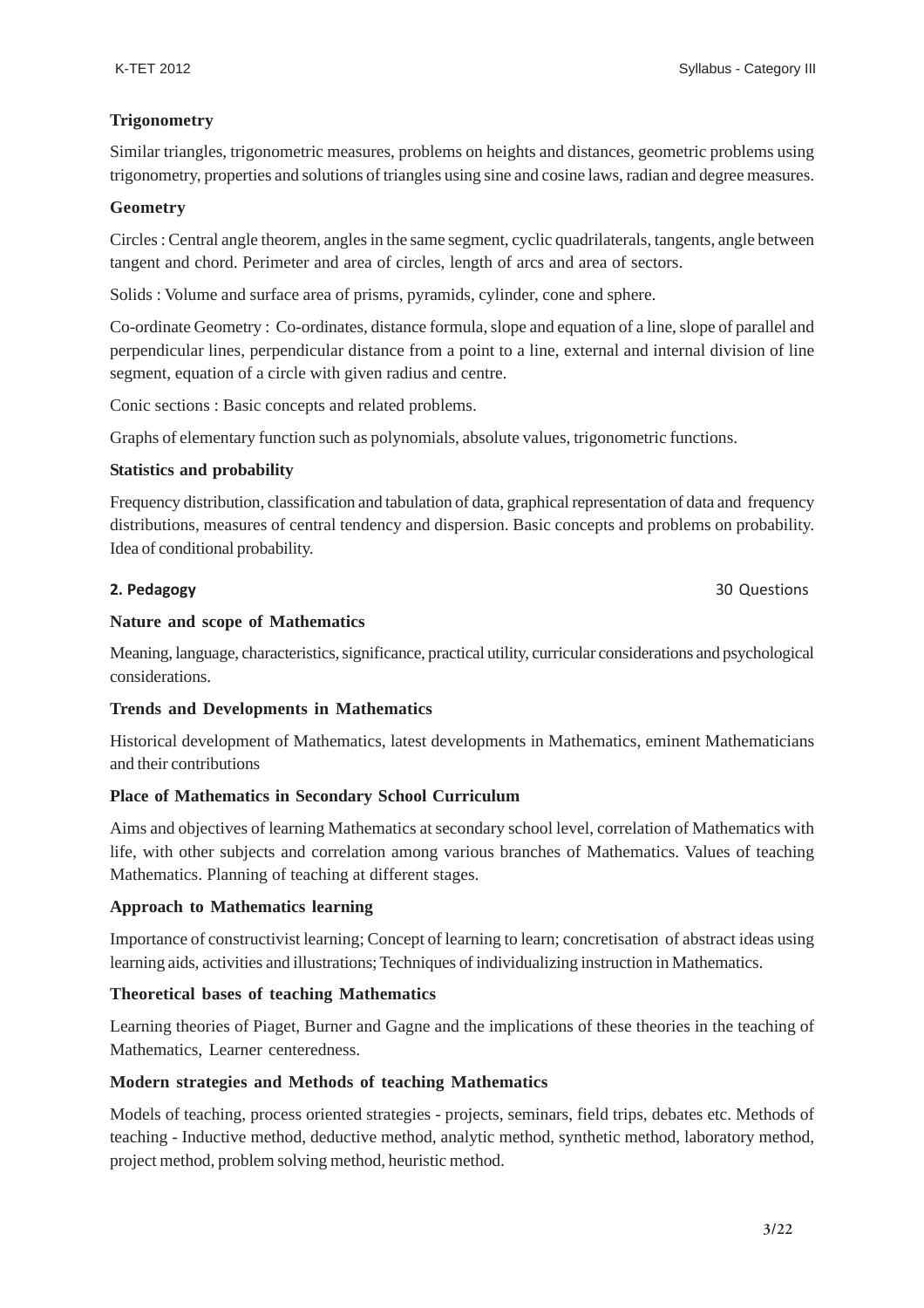#### **Teaching - Learning materials in Mathematics**

Textbooks, handbooks, workbooks, qualities of good mathematics textbook and learning aids.

#### **Curricular Activities in Mathematics learning**

Mathematics club, laboratory, library, organization of Mathematics fair;

#### **Evaluation of student performance**

Continuous and comprehensive evaluation, grading the performance, achievement test, diagnostic test, diagnosis and remediation, qualities of a good achievement test, types of test items.

# **L. SOCIAL SCIENCE (HISTORY, GEOGRAPHY, ECONOMICS, POLITICAL**

### **SCIENCE, PEDAGOGY) 80 Questions**

**(i) HISTORY (15 Questions)**

## **1. Kerala History**

- Pre history, Megalithic monuments, Sangam age, Tinais, Kulasekharas
- Advent of Europeans, Mysorean Invasion, Rise of British power, Resistance against the British Pazhassi Raja, Veluthampi, Paliyathachan, Kurichya Revolt, Agrarian struggles in Malabar
- Social reform movements and leaders
- National movement in Kerala, Aikya Kerala Movement and the formation of the state
- Progress in Education and Health

#### **2. Indian History**

- Pre historic period, Harappan culture, Vedic Age, Rise of new religions, Janapadas, Mauryan Empire, Age of Guptas and Vardhanas, Feudalism
- Delhi Sulthanate Social, Political, Economic and Cultural life
- Mughal Empire Social, Political, Economic and Cultural Life
- Rise of British Rule, Economic impact, Land Revenue Policy
- Resistance against the British, Revolt of 1857
- Emergence of Nationalism, Indian National Congress, Different phases of India's national movement, Indian Independence
- Integration of princely states, Linguistic reorganization, Foreign policy, Economic planning, Progress in Education, Science and Technology

#### **3. World History**

- Pre history, Ancient Civilizations Egypt, Mesopotomia, China, Greece, Rome
- Religions Judaism, Christianity, Islam, Confucianism, Taoism, Zorastranism
- Feudalism
- Renaissance, Geographical discoveries, Reformation
- Glorious revolution, American War of Independence, French Revolution, Napoleon, Industrial and Agrarian Revolutions, Capitalism and Socialism
- Imperialism, First World War, Russian Revolution, Fascism and Nazism, Second World War, Chinese Revolution, Cold War, Liberation of Vietnam and South Africa, Disintegration of Soviet Union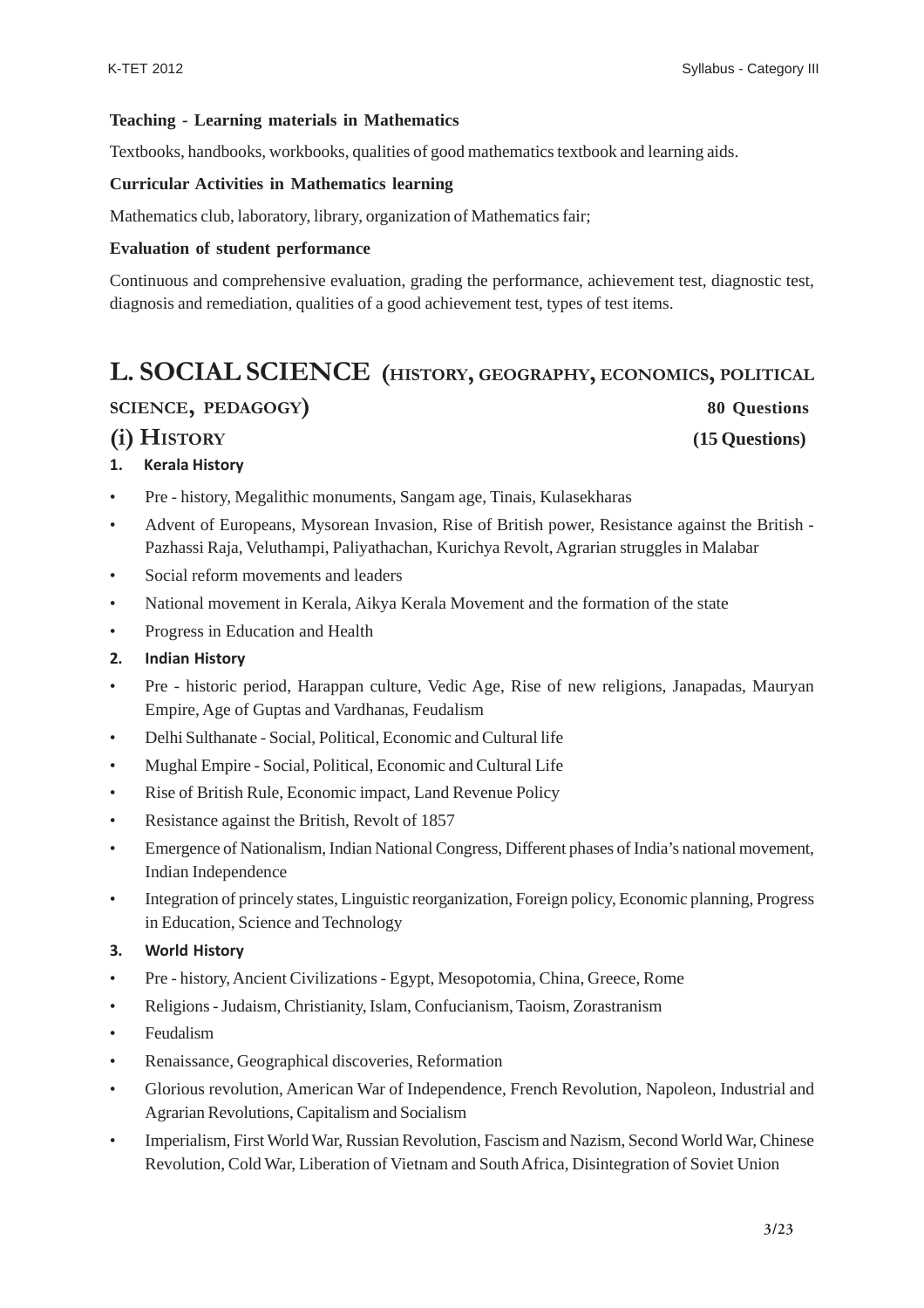## **(ii) GEOGRAPHY (15 Questions)**

### **I Atmosphere**

Structure and composition - Atmospheric temperature and its distribution - Global Pressure belts and planetary winds - Temperature zones and seasons - Forms of condensation and precipitation - Atmospheric pollution and ozone depletion - Global warming and climatic change - Changes in the atmosphere due to the intervention of man

### **II Lithosphere**

Interior of the earth - Plate movements, earthquakes, volcanoes - Weathering and its types - Mountains, plateaus, plains - Major landforms by running water, wind, wave and glacier - Changes in the lithosphere due to the intervention of man

#### **III Hydrosphere**

Distribution of water on the earth - Movements of ocean water – waves, tides, currents - Underground water, rain water harvesting - Changes in the hydrosphere due to the intervention of man

#### **IV Modern Techniques in Geography**

Remote sensing - Geographic information system

#### **V Continents of the world**

• Physiography, climate, vegetation, soil, minerals, agriculture & industries

#### **VI India**

- Physical aspects Location, physiography, climate, drainage, soil and vegetation
- Economic aspects Major crops, agriculture, industries and transport
- Human aspects  $\bullet$  Population distribution, density, growth and sex-ratio
	- ♦ Migration and settlements

#### **VII Map and Map study**

Map scale, direction - Conventional signs and symbols - Latitude, longitude, longitude and time - Types of maps, Topographical maps

## **(iii) ECONOMICS (10 Questions)**

### **I. Economic Growth & Development**

Characteristics of Growth and Development - Human development Index and its components - Sustainable Development - India

### **2. Sectors of the Economy - Issues and Challenges - India and Kerala**

Primary, Secondary and Tertiary Sectors - Sectors and its contribution to National Income - Role of public, private and joint sectors in development - Food Security - India and Kerala

### **3. Economic Systems and State Finance**

Capitalism, Socialism and Mixed economy - Classification of Government revenue and expenditure - Budget - concepts, types, expenditure classification in budgets - India and Kerala

#### **4. Money and Financial system**

India's Financial System - Banking and Non-banking Financial Institutions in India - Nationalisation of Banks in India - Development banks - RBI & Monitory regulations

### **5. Globalisation**

Globalisation, Liberalisation and Privatisation - Multi National Corporations - Foreign capital - Types and Features - International Economic Institutions - IMF, IBRD, G ATT, WTO, ADB